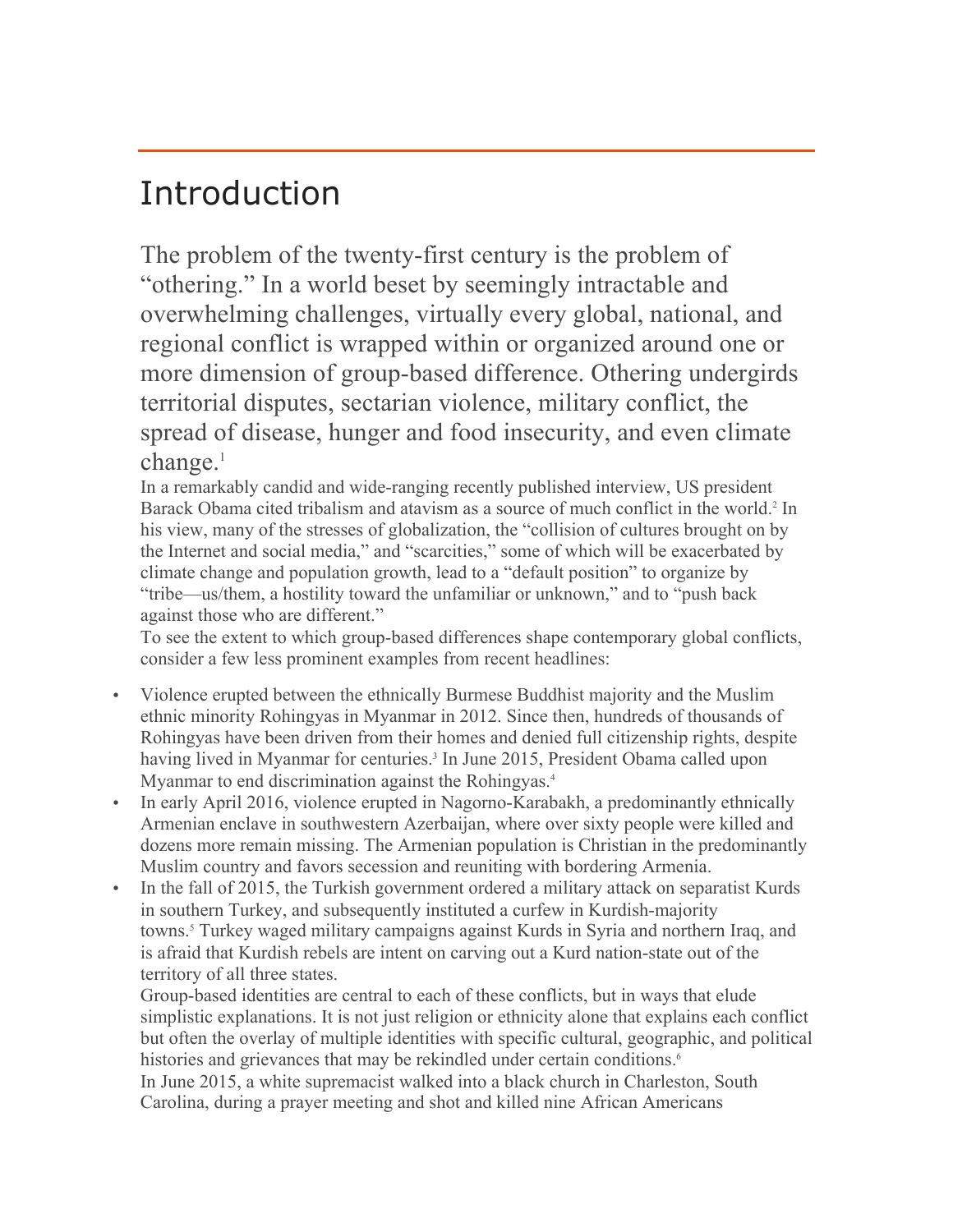congregants, including the pastor.<sup>7</sup> The incident prompted deep soul-searching in this former confederate state, which ultimately led to the removal of the historical confederate battle flag from flying atop the state's capital building upon discovering that the shooter had symbolically wrapped himself in that flag.<sup>8</sup> The incident was a painful reminder of how bitterly contested the history of race and the legacy of Civil War and the failed secessionist cause remains.

Recent terrorist attacks in Paris and Brussels also prompted soul-searching among publics in Western Europe, regarding the lack of cultural and geographic integration of ethnic and racial immigrant groups (many of whom hail from former European colonies) and the persistence of discrimination.9 As one resident of a French *banlieue* put it, "You do everything for France, to be accepted, but you feel you're not welcome."10 These ethnically identifiable enclaves, a product of urban policy and discrimination as much as housing choice, are a source of alienation and were the site of riots in 2005.<sup>11</sup> In an interview shortly after the Paris attacks, in which he refused to use the term "Islamaphobia," French prime minister Manuel Valls explained that "[i]t's difficult to construct a single term that captures the variegated expressions of a broad prejudice."12This article proposes the term "othering" as an answer to Valls's challenge. "Othering" is a term that not only encompasses the many expressions of prejudice on the basis of group identities, but we argue that it provides a clarifying frame that reveals a set of common processes and conditions that propagate group-based inequality and marginality. Although particular expressions of othering, such as racism or ethnocentrism, are often well recognized and richly studied, this broader phenomenon is inadequately recognized as such.

### **"Othering" is a term that not only encompasses the many expressions of prejudice on the basis of group identities, but we argue that it provides a clarifying frame that reveals a set of common processes and conditions that propagate groupbased inequality and marginality.**

We define "othering" as a *set of dynamics, processes, and structures that engender marginality and persistent inequality across any of the full range of human differences based on group identities*. <sup>13</sup> Dimensions of othering include, but are not limited to, religion, sex, race, ethnicity, socioeconomic status (class), disability, sexual orientation, and skin tone. Although the axes of difference that undergird these expressions of othering vary considerably and are deeply contextual, they contain a similar set of underlying dynamics.

In this article, we are primarily concerned with group-based othering. Othering and marginality can occur on a group basis or at the individual level. We have all likely experienced the discomfort of being some place or with people where we did not feel that we belong. For many of us, this feeling is transitory and relatively harmless, such as the discomfort of entering into a conversation in which we are not well versed or the embarrassment arising from being dressed inappropriately for a place or occasion. In this article, our focus is expressions of othering that are more enduring and systematically expressed on the basis of group-based identities or membership.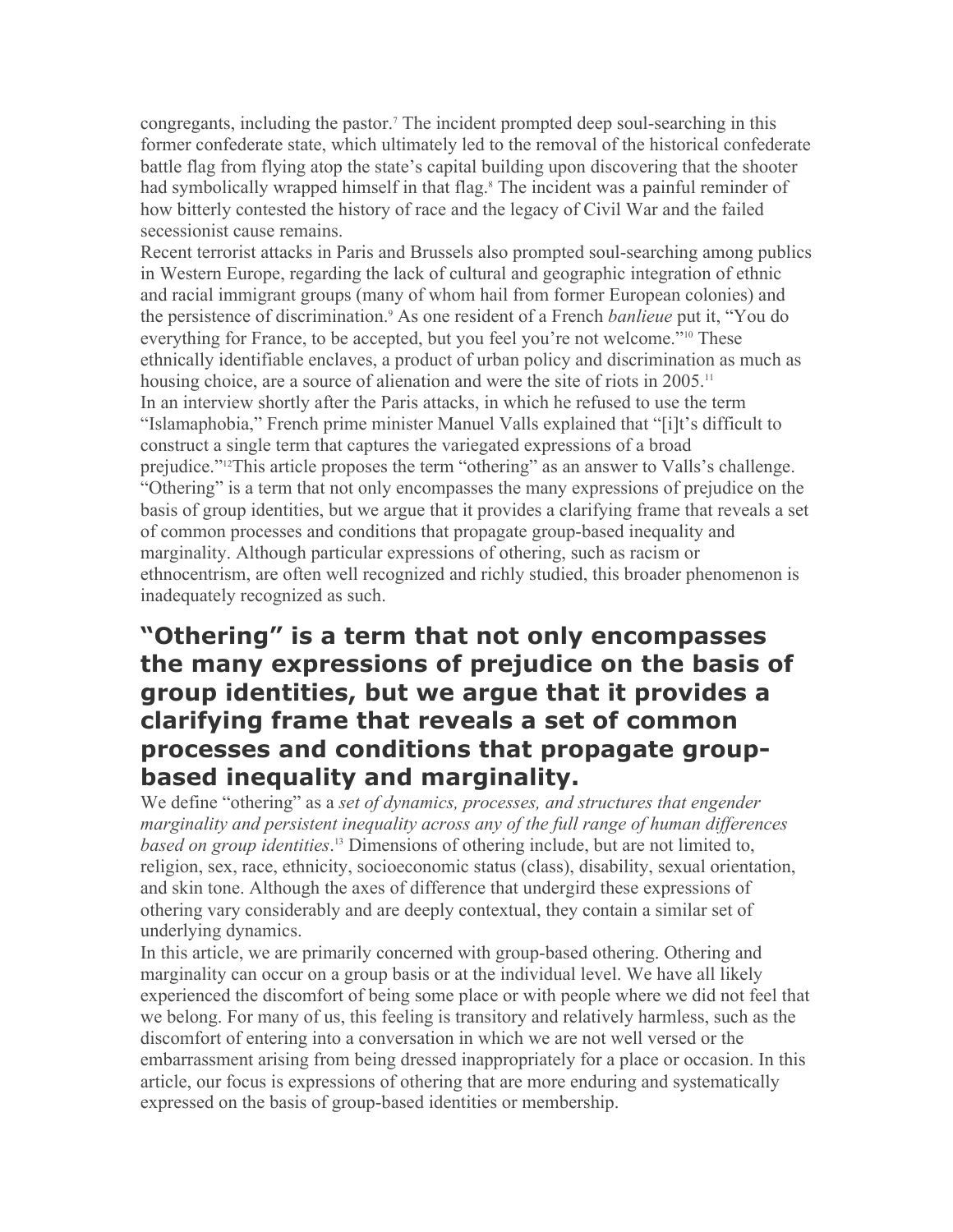"Othering" is a broadly inclusive conceptual framework that captures expressions of prejudice and behaviors such as atavism and tribalism, but it is also a term that points toward deeper processes at work, only some of which are captured by those terms. It is not uncommon, for example, to hear commentators refer to Islamaphobia or ethnocentrism as "racism," although religion and ethnicity are not racial categories.14 Similarly, antigay and lesbian marriage laws or exclusionary gender norms are expressions of othering, yet those who suffer under them are not defined by ancestry, nationality, religion, or tribe.

The fact that so many leaders and writers fumble when describing these expressions of prejudice while grasping for imprecise analogies underscores the lack of a readily accessible term or frame that reflects the full set of intended meanings. "Othering" is a broadly inclusive term, but sharp enough to point toward a deeper set of dynamics, suggesting something fundamental or essential about the nature of group-based exclusion. Similarly, the term "belonging" connotes something fundamental about how groups are positioned within society, as well as how they are perceived and regarded. It reflects an objective position of power and resources as well as the intersubjective nature of group-based identities.

The language of Othering and Belonging does more than capture and describe processes and forces that undergird group-based marginalization and inequality. Othering and Belonging is a pithy and accessible framework by which we might more productively discuss and develop a range of inclusive responses to group-based marginalization and inequality.

Without purporting to offer comprehensive or exhaustive analysis, this article investigates the forces that contribute to othering and interventions that might mitigate some of the excesses. First, we explore conditions under which processes of othering seem to arise and in which specific group-based identities become socially significant. Second, we begin to illuminate the critical forces that structure othering in the world and by which categorical boundaries and meanings emerge and become institutionally embedded. Finally, we turn toward solutions. We will examine a spectrum of responses to othering and critique many of them as well-intended failures.

We conclude with a call for belonging and inclusion as the only sustainable solution to the problem of othering. As dispiriting as world events may seem, humanity has made tremendous progress toward tolerance, inclusion, and equality. We live in a period of dramatic social change and unprecedented openness in human history. Whether we continue to march toward a more inclusive society while taming our "baser impulses and steadying our fears" depends on us.<sup>15</sup>

*Cecilia Paredes | Both Worlds*

# I. Demagoguery and Power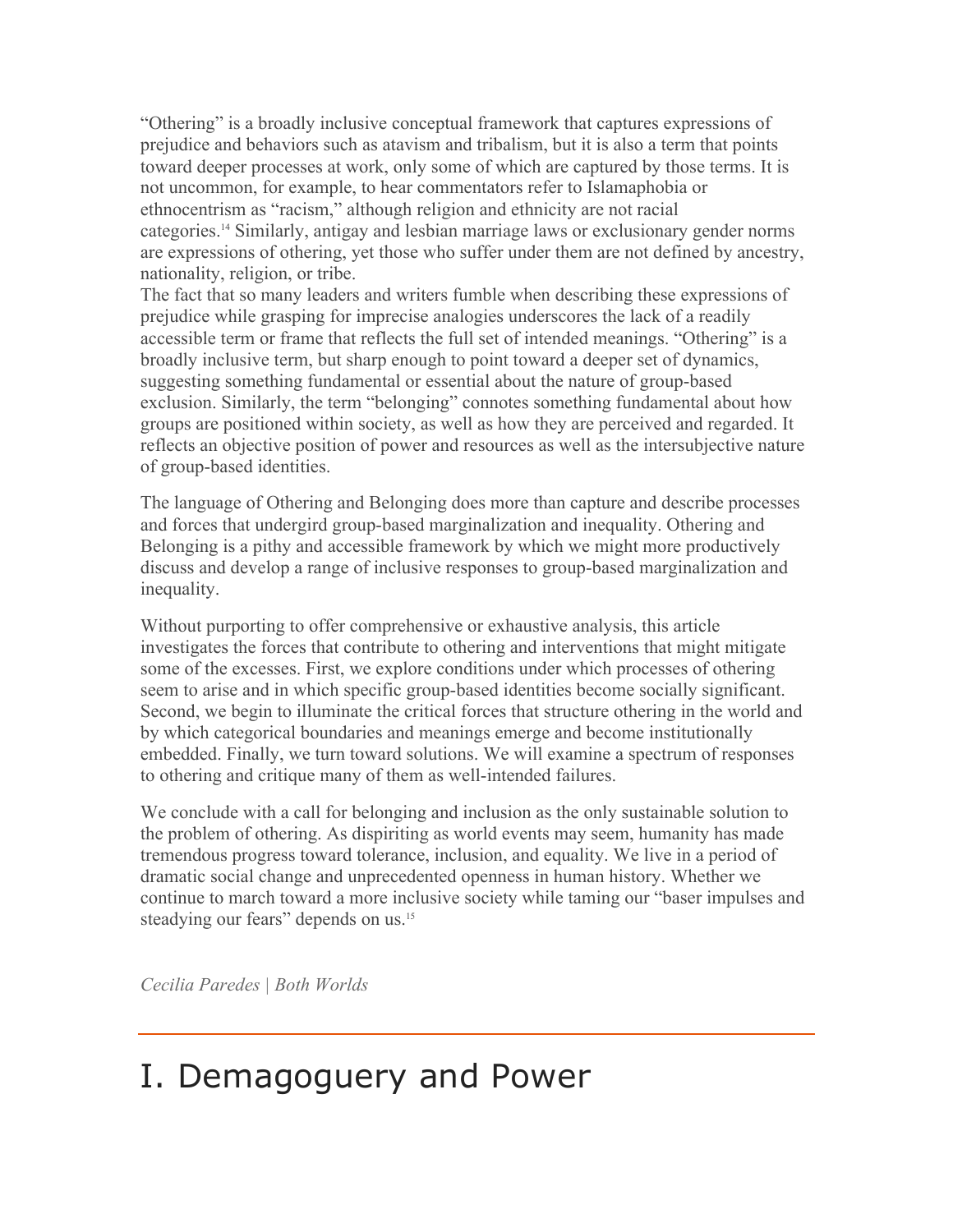Millions of Americans were shocked and alarmed when presidential hopeful, and leading Republican presidential candidate, Donald Trump, not only announced his intent to build a wall along the United States-Mexican border to keep out "criminals and rapists," but also demanded a ban on Muslim immigrants, even Syrian refugees, from entering the United States.16

Mitt Romney, the 2012 Republican nominee, condemned Donald Trump for "creat[ing] scapegoats of Muslims and Mexican immigrants," as well as for "mock[ing] a disabled reporter," decrying Donald Trump's remarks as "one outrage after another."17 Speaker of the House of Representatives and putative Republican Party leader, Paul Ryan, denounced Donald Trump's proposal to ban Muslims from entering the United States as anti-American, noting that freedom of religion and antidiscrimination are fundamental constitutional principles.<sup>18</sup>

Nonetheless, Trump's proposal resonated with millions of Americans, anxious of terrorism in the wake of the San Bernardino shootings. Pointing to the prominence of xenophobia in the Trump campaign, some commentators have concluded that Trump is reviving a twenty-first century version of the so-called "Southern Strategy."19 From the late nineteenth century until the Civil Rights Movement, the American South had been a one-party region, dominated by the Democratic Party. Upon signing the Civil Rights Act of 1964, Democratic president Lyndon Baines Johnson announced that he had "lost the South for a generation," anticipating a white backlash.<sup>20</sup>

Republican political strategists capitalized by quietly appealing to white resentment, even stoking massive resistance to the federal government's push to end segregation and racial apartheid.21 They did so not only by criticizing federal civil-rights legislation and impugning federal desegregation orders, but by railing against busing, government dependency, welfare, or by espousing such seemingly race-neutral ideas as "states' rights" and "local control" as signals to shield Jim Crow from federal intrusion.<sup>22</sup> The "southern strategy" was an overwhelming success. Within a decade, the South had flipped from solidly Democratic to Republican, as Richard Nixon won forty-nine out of fifty states in the 1972 presidential election and carried every southern state by large margins. His opponent, George McGovern, only carried Massachusetts and the District of Columbia, a complete realignment of the national electoral map.

The idea of stoking anxiety, resentment, or fear of the "other" is not a new electoral strategy in American politics. Appeals to nativism, racism, and xenophobia are evident in almost every period of American history.

### **The idea of stoking anxiety, resentment, or fear of the "other" is not a new electoral strategy in American politics. Appeals to nativism, racism, and xenophobia are evident in almost every period of American history.**

• In the mid-nineteenth century, the "know-nothing" movement arose in response to waves of Irish and German immigrants, and enjoyed notable electoral success. Railing against these immigrants not only on the basis of their ethnicity but also their religion, they feared the spread of "papist" designs.23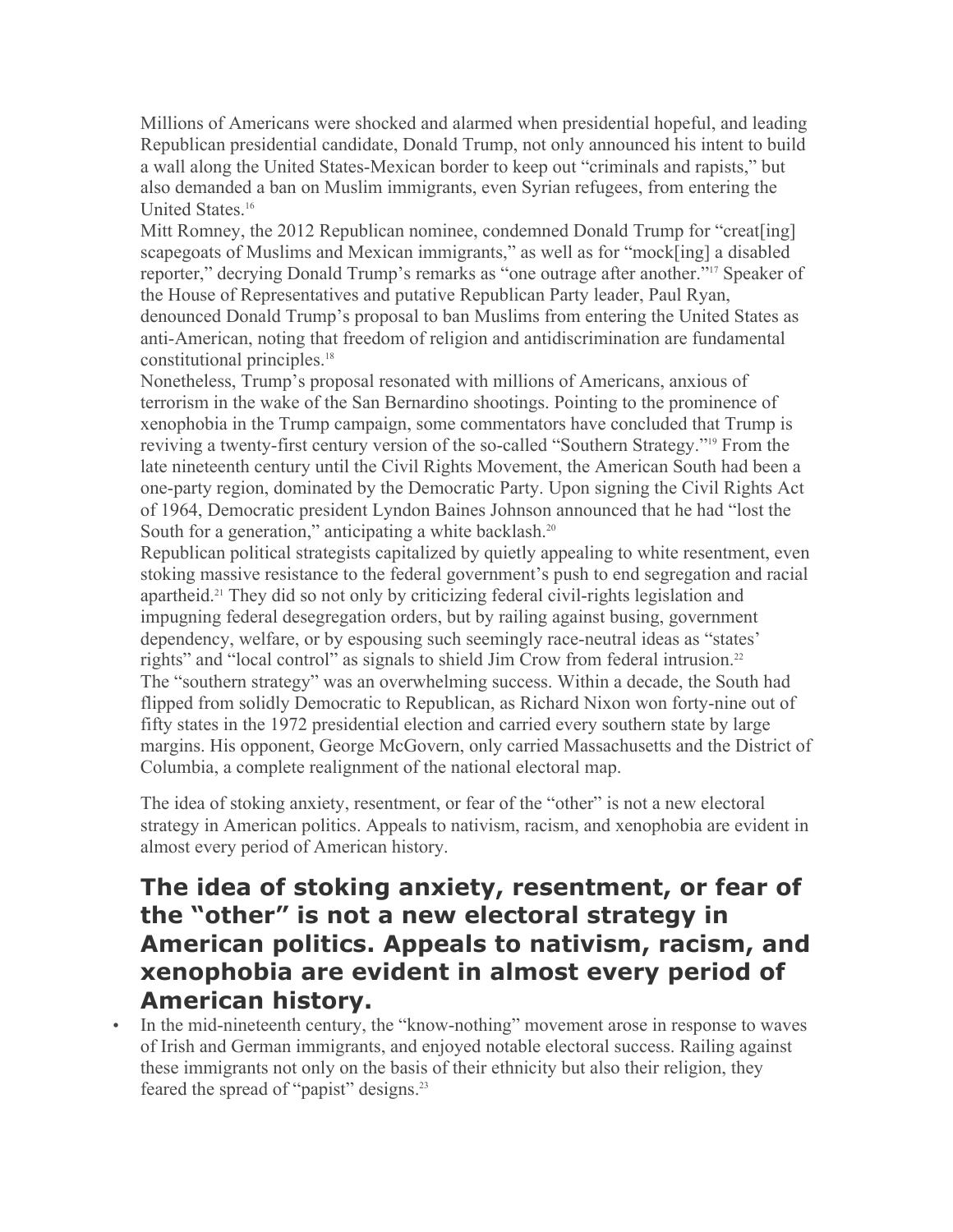- In the early nineteenth century, fears of slave revolts in the South, following the failed uprisings of Nat Turner, Gabriel Prosser, and Denmark Vesey, were skillfully manipulated by local politicians to strengthen and reinforce the ramparts of racial slavery in the South, as well as to reinforce federal proslavery legislation, including the Fugitive Slave laws.<sup>24</sup>
- At the turn of the twentieth century, Thomas Watson, one of the leaders of the populist movement and the vice-presidential nominee on the People's Party ticket in 1896, began to stoke racial resentment in order to revive his political career. As a populist, Watson had waged an inclusive campaign against the robber barons, banks, and railroads, championing the common farmer.25 Watson abandoned his racially inclusive position by 1904 and 1908, and launched racist and nativist attacks in speeches and in his writings to gin up public support in state-wide elections.26)
- Karl Rove, a senior political adviser whom President George W. Bush called the "architect" of his 2004 campaign, credited eleven antigay and lesbian marriage ballot initiatives for helping reelect the president.<sup>27</sup> He and other Republican strategists believed that these ballot initiatives, which all passed with overwhelming support, were instrumental in getting evangelical, rural, and socially conservative voters, a key part of Bush's electoral base, to the polls in record numbers in key battleground states. Political strategies informed by "othering" are hardly unique to the United States or even democracies. Aristotle and other ancient Greeks warned of "demagogues"—leaders who used rhetoric to incite fear for political gain.<sup>28</sup> Many autocratic and authoritarian leaders stoke nationalism or resentment or fears of the "other" to prop up or reinforce their own support.<sup>29</sup> Such demagoguery usually involves more than mere appeals to latent fear or prejudice in the population. Demagogues actively inculcate and organize that fear into a political force. Where prejudice was latent, it is being activated; where it is absent, it is being fostered.

### **Political strategies informed by "othering" are hardly unique to the United States or even democracies. Aristotle and other ancient Greeks warned of "demagogues"—leaders who used rhetoric to incite fear for political gain.**

Political and economic instability is an objective condition under which demagoguery becomes a more likely political strategy. The end of the Age of Empires during World War I and the end of the Cold War mark two prominent historical junctures in which tribalism, ethnic tensions, and other forms of othering became especially salient. As empires fall, solidaristic nationalist identities may give way to latent or subordinate group-based identities.

In a tragic illustration, the Armenian genocide, the first genocide of the twentieth century, was perpetrated as part of an effort to build a more homogenous Turkish state from the ashes of the Ottoman Empire. Similarly, the breakup of Yugoslavia at the end of the Cold War precipitated the Srebrenica genocide in Bosnia, the first European genocide in more than half a century.30) In fact, the end of the Cold War and the fall of the Iron Curtain is linked to six different "frozen conflicts" in the former Soviet Union, including the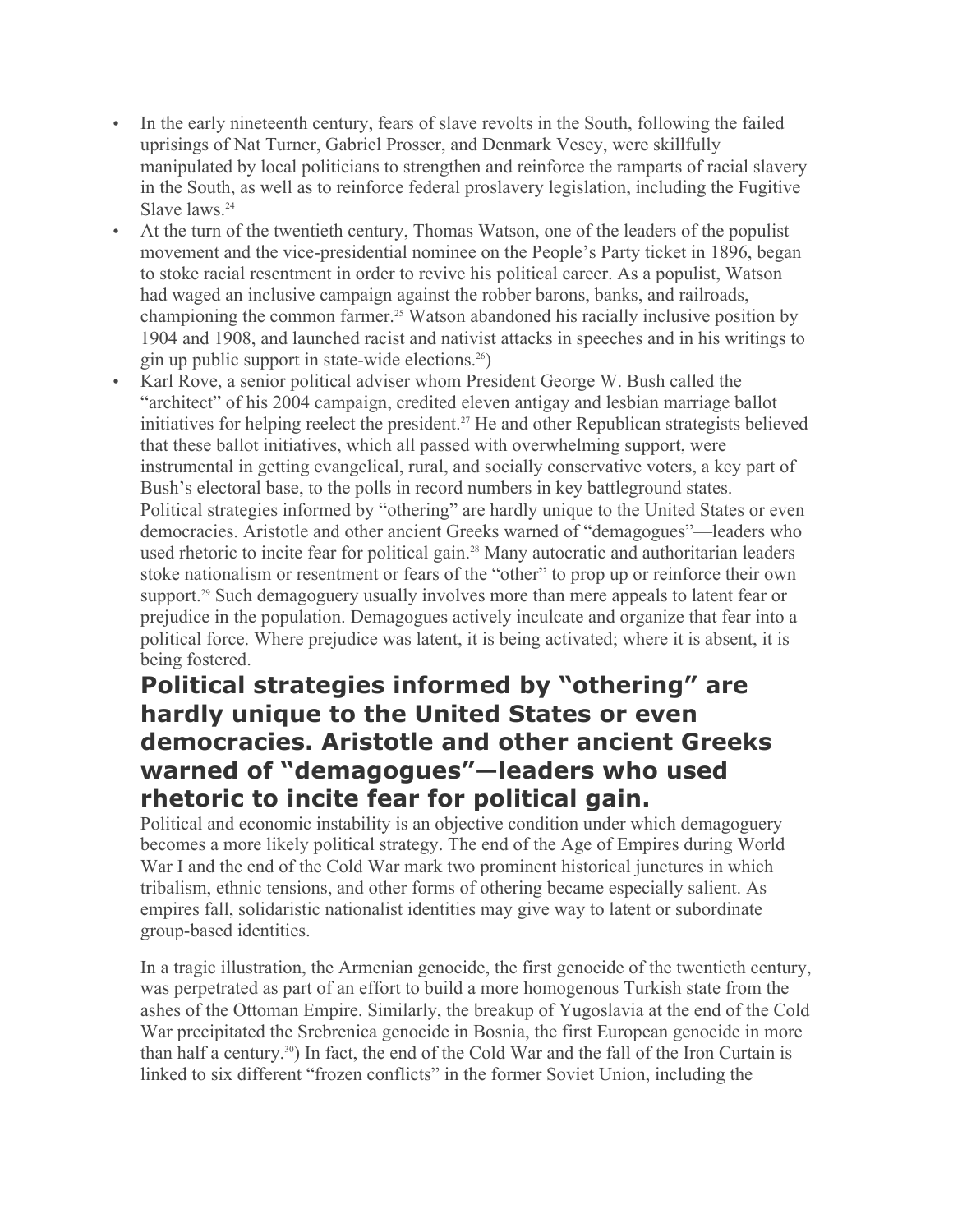Armenian-Azerbaijani conflict over Nagorno-Karabakh noted at the beginning of this article.

Ultimately, however, demagoguery is not an inevitable feature of political life in periods of geopolitical change or economic turmoil. It is a strategy dependent upon the choices of political actors. Adolf Hitler's anti-Semitic rhetoric blamed the economic conditions of the Weimar Republic on the nation's minority Jewish population.31) Iraqi prime minister Nouri al-Maliki played to his majority Shia base by refusing to create an inclusive national government, even as his country became riven with internal ethnic and religious conflict that led to his ouster in 2004.32

These concerns partly explain President Obama's reluctance to use the term "Islamic" terrorism in association with many of the attacks around the world. Although he has been criticized repeatedly by Republican politicians, President Obama objects to the term "Islamic" terrorism, not only on the grounds that it alienates American allies, such as Saudi Arabia and Pakistan, but the problem he "worries about most is the type that would manifest itself in anti-Muslim xenophobia or in a challenge to American openness and to the constitutional order."33 In other words, President Obama is keenly aware of how readily public passions may be inflamed when stoked by strategic othering.

*Cecilia Paredes | Transition*

## II. The Mechanics of Othering

Throughout history and across the globe, elites and political opportunists have promoted social cleavages and appealed to group-based identities to advance their agendas and accumulate or reinforce political power. But how do those cleavages emerge in the first place? How are social groupings translated into policies that sediment these social cleavages and exacerbate intergroup inequality? Without purporting to answer these questions definitely, we sketch out some of the processes that explain these dynamics.

### **CLASSIFICATION SCHEMES AND CATEGORICAL REASONING**

Scholars have long observed a tendency within human societies to organize and collectively define themselves along dimensions of difference and sameness. Studies since the 1950s demonstrate the tendency of people to identify with whom they are grouped, no matter how arbitrary or even silly the group boundaries may be, and to judge members of their own group as superior. Studies dividing students into completely fabricated groups lead to consistently different perceptions of in-group and out-group members.34 In the 1954 Robbers Cave study conducted on white middle-class boys at a summer camp, researchers discovered that even the smallest perceived differences may generate -intergroup conflict.35

Research in the mind sciences in recent decades has begun to reveal processes by which such outcomes may be explained. In particular, research in social psychology and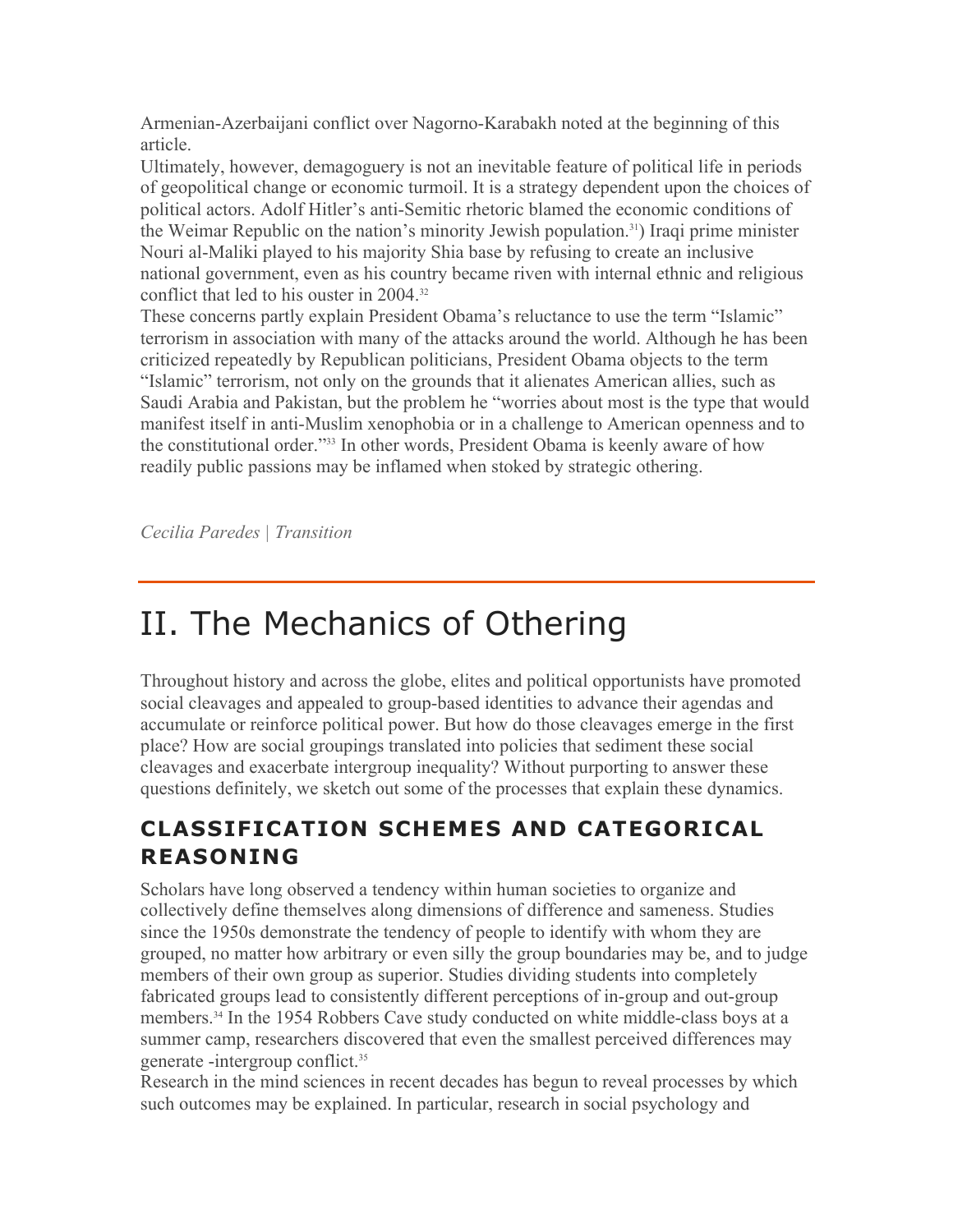neuroscience illuminates the social construction of group boundaries, the fluidity of these boundaries, the mechanisms by which individuals are sorted into groups, and the emergence of associations and socially significant meanings that map to group differences and extend to individual group members.

To begin with, classification schemes are now understood as necessary to both survival and intelligence, and that human beings may be hardwired to make categorical distinctions. As one scholar explains, "If our species were 'programmed' to refrain from drawing inferences or taking action until we had complete, situation-specific data about each person or object we encountered, we would have died out long ago."36 To function efficiently, our brains have evolved processes for simplifying the perceptual environment and acting on less-than-perfect information. The mechanism for accomplishing both goals is the use of categories. Associations between color and poisonous berries or appearance and venomous snakes are examples of such categorical reasoning, but they extend to everything in the world, including social life.

Although "human beings are cognitively programmed to form conceptual categories and use them to classify the people they counter," the content, definition, and meaning of those categories is not automatic.37 In other words, although human beings have a natural tendency to make categorical distinctions, the categories themselves and meanings associated with those categories are socially constructed rather than natural**.**

### **In other words, although human beings have a natural tendency to make categorical distinctions, the categories themselves and meanings associated with those categories are socially constructed rather than natural.**

Our environments and social contexts, which include families, community leaders, and friends, tell us which distinctions matter and which associations, stereotypes, and meanings map to those categories. In that way, our environments prime us to observe particular differences and instruct us on which differences are relevant. These associations are not only descriptive; they impart social meanings that help us navigate our social worlds.

In the 1950s, sociologists developed "group position theory" as a way of explaining race prejudice.38 According to this theory, group definitions, boundaries, and meanings are the product of complex collective and social processes rather than a result of individual interactions or bias:

*Through talk, tales, stories, gossip, anecdotes, pronouncements, news accounts, orations, sermons, preachments, and the like, definitions are presented and feelings expressed…If the interaction becomes increasingly circular and reinforcing, devoid of serious inner opposition, such currents grow, fuse, and become strengthened. It is through such a process that a collective image of a subordinate group is formed, and a sense of group position is set.39*

This theory suggests how race, or any group-based identity, becomes socially constructed.40 Rather than arising from an orderly, sequential process, the boundaries of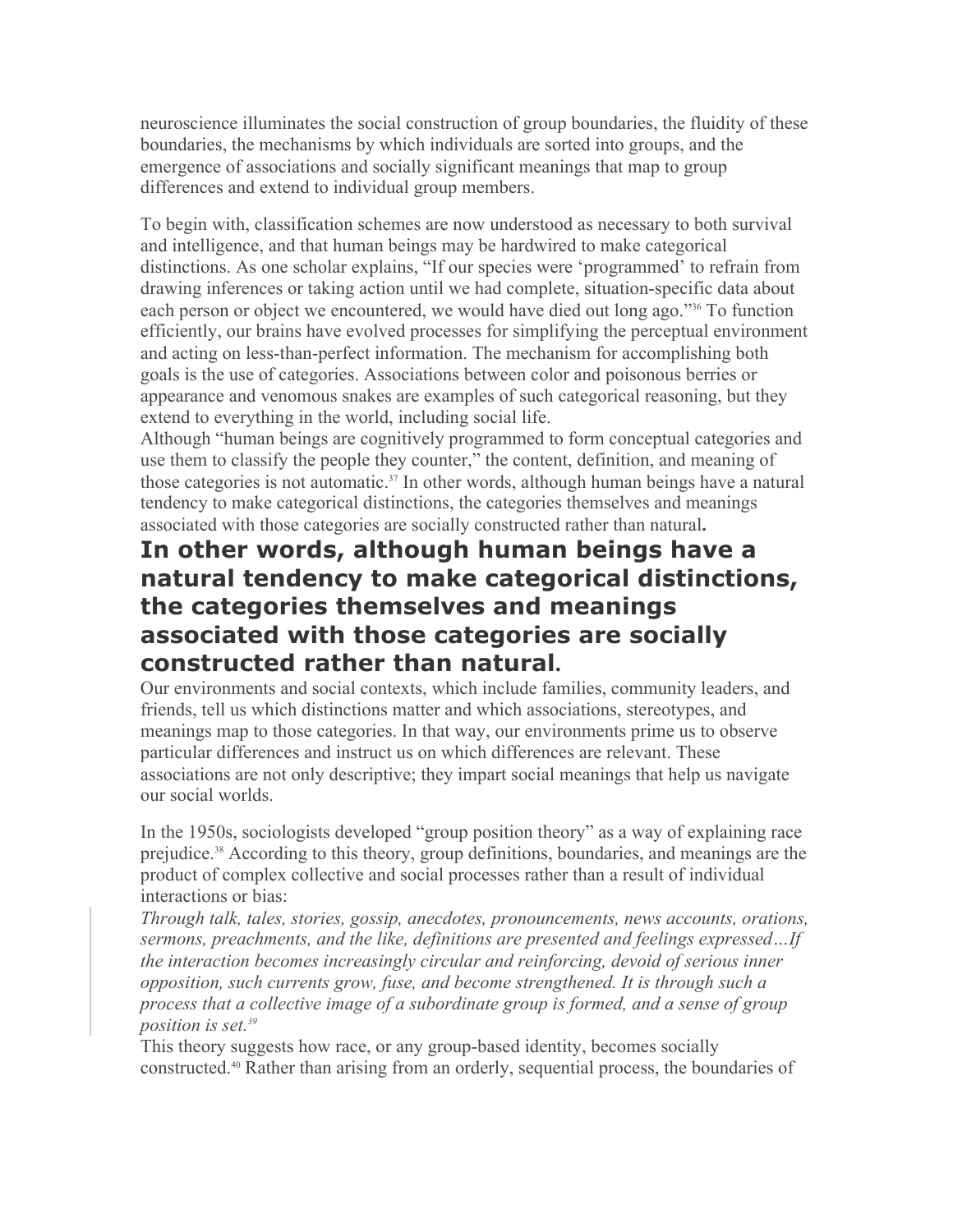group definition and the constellation of meanings and associations that map to those categories emerge simultaneously.

Once established, group-based identities may seem so fundamental that we ordinarily perceive them as "natural." As one scholar noted, "Race may be widely dismissed as a biological classification, [but] dark skin is an easily observed and salient trait that has become a marker in American society, one imbued with meanings about crime, disorder, and violence, stigmatizing entire categories of people."41 These associations and shared meanings, in turn, affect our perception of those groups. <sup>42</sup>

### **UNCONSCIOUS BIAS**

Although the discovery of "mirror neurons" suggests that human beings are soft-wired for empathy,43 the degree of empathy we feel depends on the extent to which we perceive we belong to the same social group. In one study, researchers measured subjects' experiences of pain across races, but they registered a stronger activation of the brain's anterior cingulate cortex (the part of the brain responsible for perceiving the emotions associated with pain) when the subject was of the same race.<sup>44</sup>

In another study, images of persons identified by varying social groupings triggered different responses in the brain when observed under an MRI.<sup>45</sup> Persons belonging to these especially marginalized outgroups did not even trigger recognition at a neural level as being*human*, as if they were animals or objects.46 Importantly, these studies register results and associations that hold across social groups, even for members of marginalized or stigmatized groups. In the Implicit Association Test, which measures the strength of unconscious group-based associations, 50 percent of African American test-takers registered an unconscious implicit preference for whiteness.<sup>47</sup>

In the last fifteen years, social cognition research has produced similar findings that support elements of group position theory. In particular, scholars have identified two universal dimensions that locate group positions in society: warmth and competence.48 According to this model, social groups rating low warmth and low competence are regarded as "despised outgroups," which include poor blacks and the homeless according to research findings. Social groups that are viewed as low warmth and high competence are an "envied outgroup," and groups that are viewed as low competence and high warmth are viewed as a "pitied outgroup." Researchers cite Asian Americans as example of the former, and the elderly as examples of the latter.

### **OTHERING IN THE WORLD**

The categorical boundaries and social meanings inscribed in our minds, consciously and unconsciously, do not remain there but manifest in the world. They affect our behavior and inform our decisions, from whom to marry to whom to hire.<sup>49</sup> Individual acts of discrimination on the basis of group-based stereotypes harms its victims, but group-based categories and meanings are social and collective. When replicated across society and over time, individual acts of discrimination have a cumulative and magnifying effect that may help explain many group-based inequalities.<sup>50</sup>

As harmful as discrimination, conscious or unconscious, may be on shaping group outcomes, it is the institutionalization and structural features of othering that perhaps most explain group-based inequalities.<sup>51</sup> Today, the most common mechanism for institutionalizing group-based differences is policies or laws that restrict access to communal resources by out-groups, and thereby hoards those resources for in-groups.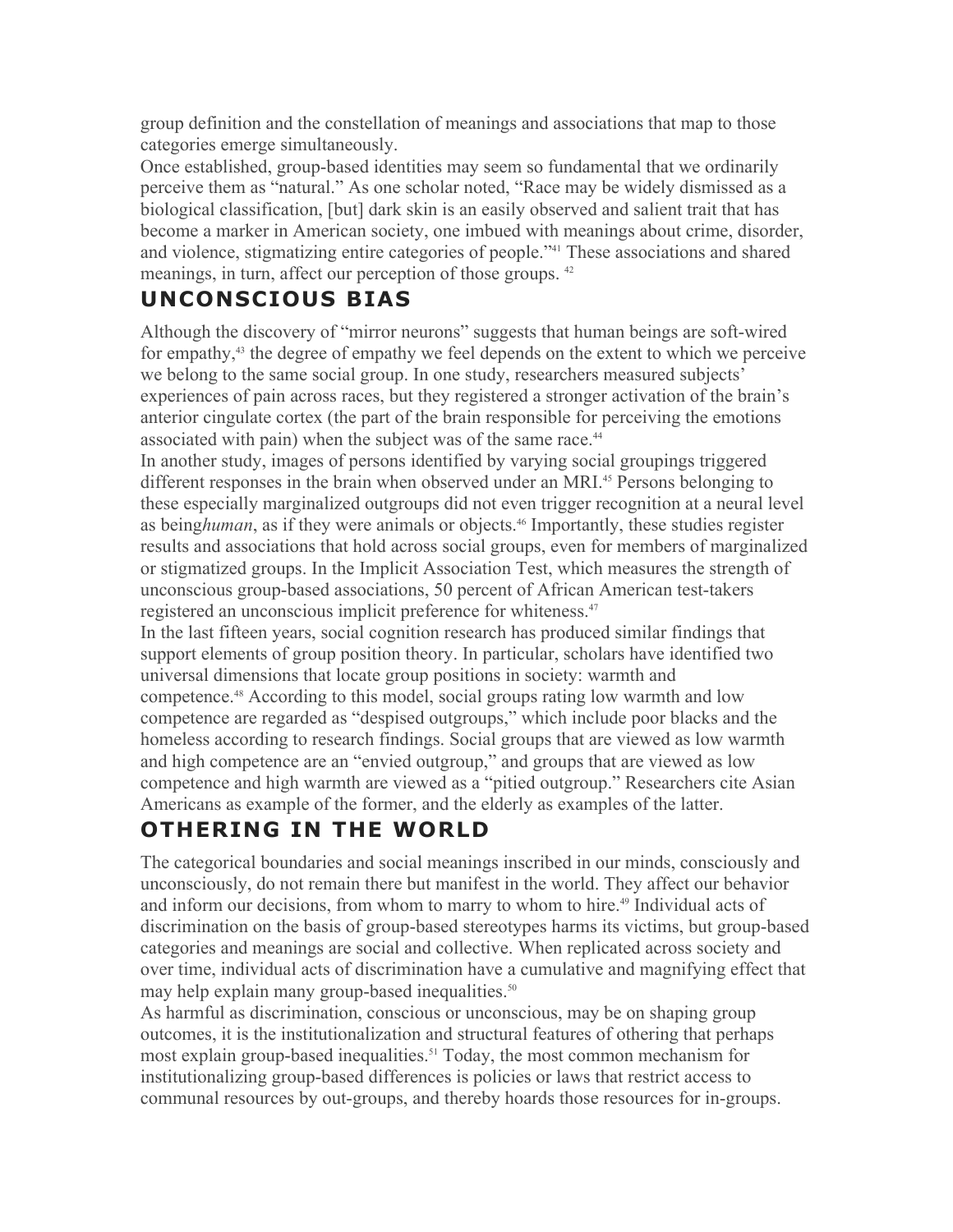Such laws may be explicit, such as racialized immigration and naturalization rules that prevent members of certain groups from becoming citizens, or Jim Crow segregation laws that relegated black Americans to separate and inferior schools, jobs, train cars, restaurants theatres, public bathrooms, parks, and even water fountains. Such laws may also be designed more surreptitiously to maintain group-based advantages.

### **As harmful as discrimination, conscious or unconscious, may be on shaping group outcomes, it is the institutionalization and structural features of othering that perhaps most explain group-based inequalities.**

An example of such an approach is exclusionary land use laws designed to keep out lowincome families of color or that restrict whether a social group can move into a neighborhood or a community and allow a dominant social group to control access to community assets and social capital.<sup>52</sup>

Although most effective when state mandated, spatial segregation and market dynamics facilitate the hoarding of communal resources even without the hand of the state. For this reason, segregation is often a central feature or revealing marker of societies where othering is occurring. As one scholar explains, "If out-group members are spatially segregated from in-group members, then the latter are put in a good position to use their social power to create institutions and practices that channel resources away from the places where out-group members live, thus facilitating exploitation."<sup>5</sup> Patterns of residential segregation thus facilitate linkages between educational and employment opportunities that protect in-group members' resources and facilitate the exclusion of outgroups, rendering these patterns durable.<sup>54</sup>

When spatial segregation is not possible, group-based stratification is more difficult and costly because "disinvestment in the out-group must occur on a person-by-person, family-by-family basis."55 It may nonetheless occur on the basis of group-proxies, seemingly "neutral rules" that act as barriers to access, or by prohibiting access to critical institutions, as when women are denied access to prestigious social clubs, such as Augusta National Golf Club, or educational institutions, such as the Virginia Military Institute<sup>56</sup>

In contrast to the assertions of some economists that businesses with a "taste for discrimination" may become uncompetitive, recent research demonstrates the opposite conclusion: discrimination is "persistent and long lasting in market-based economies."57 At a minimum, there is evidence that markets do not do an effective job of promoting tolerance.<sup>58</sup> This suggests that curbing discrimination is the provenance of policy rather than market forces.<sup>59</sup>

**At a minimum, there is evidence that markets do not do an effective job of promoting tolerance. This suggests that curbing discrimination is the provenance of policy rather than market forces.**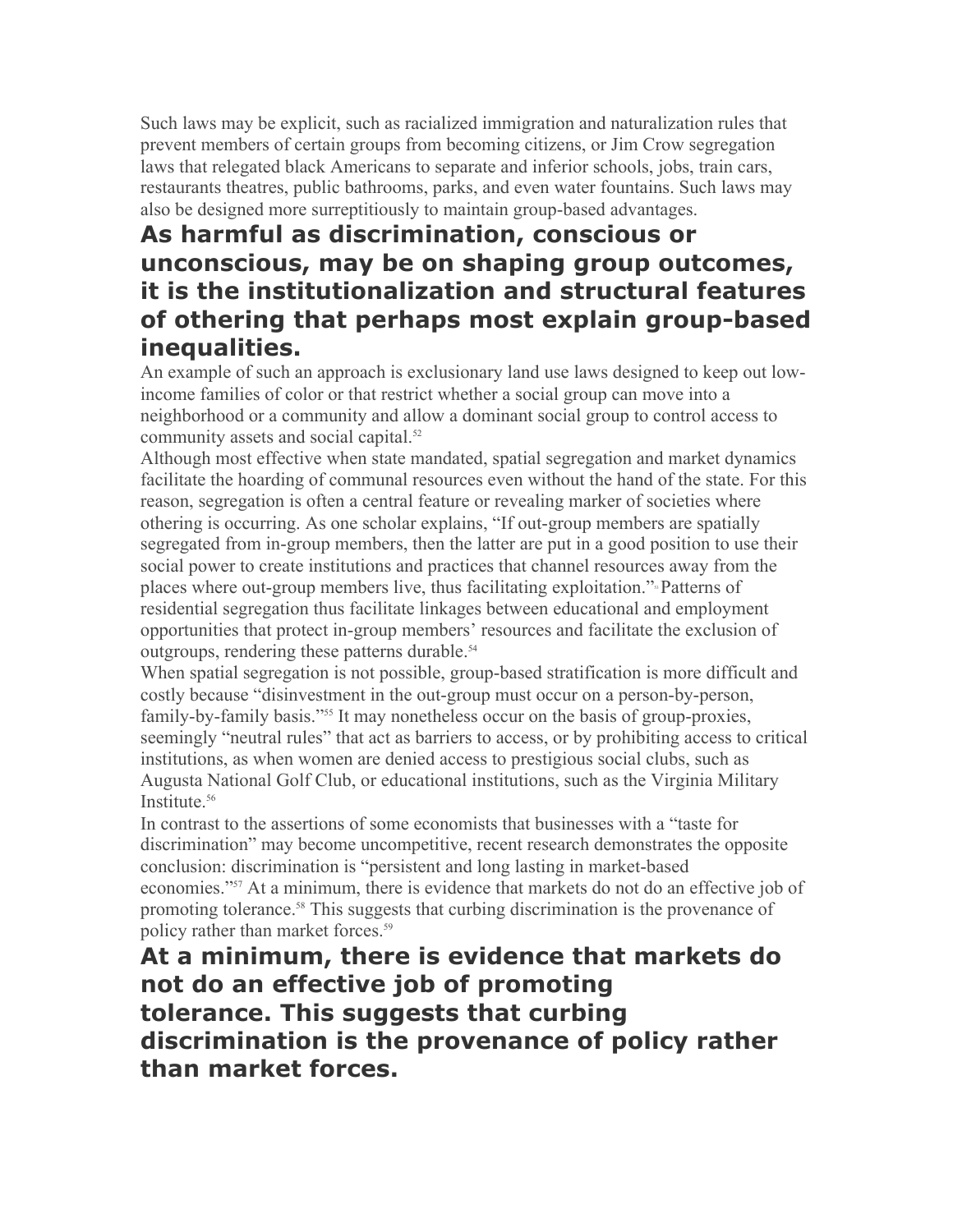In summary, human beings appear psychologically programmed to categorize people we encounter at a level below conscious awareness. It is this fact that makes othering ubiquitous, yet the expressions so varied across time and space. Neuroscientists have mapped the networks in the brain that define group boundaries and that internalize meanings and assumptions about different social group into mental shortcuts. These shortcuts are used to evaluate groups, events, and anything encountered in the world, but they also underpin and inform judgments about groups and people that are members of those groups. Perception of individuals as members of a group is then filtered through these shared social meanings. Othering then becomes structured in the world through processes that are institutionalized or culturally embedded at different levels of society, from the neighborhood level to the larger political-legal order.

*Cecilia Paredes | Paradise Hands*

# III. Expanding the Circle of Human Concern

The problem of othering defies easy answers. There have been many responses to this problem, some of which seemed promising but failed to produce a more inclusive society. Other attempts to resolve the problem of the "other" led to crimes against humanity.

In this part of the article, we briefly survey a range of responses and conclude by suggesting the parameters of a sustainable and effective resolution. The range of failed or disastrous responses greatly exceeds interventions that have successfully resolved intergroup conflict and improved intergroup equality. The search for a single, standardized paradigm or intervention may be futile, but there are principles that must inform any sustainable and effective response.

A sustainable and effective resolution must not only improve intergroup relations but reduce intergroup inequities and group-based marginality. A solution that reduces conflict and fosters stability but fails to reduce group-based marginality is not only unsustainable in the long run, but it does not actually address group-based othering.

## **SEGREGATION**

In part II, we noted that segregation plays a critical role in the institutionalization of othering by channeling resource distributions inequitably across social groups.60 Paradoxically, segregation generally arises as a policy response to resolve social tensions and improve outcomes. For example, gender-segregated schools are sometimes demanded, even in the United States, as a way to improve learning outcomes for boys and girls, who, its defenders argue, have difficulty learning in cross-sex environments,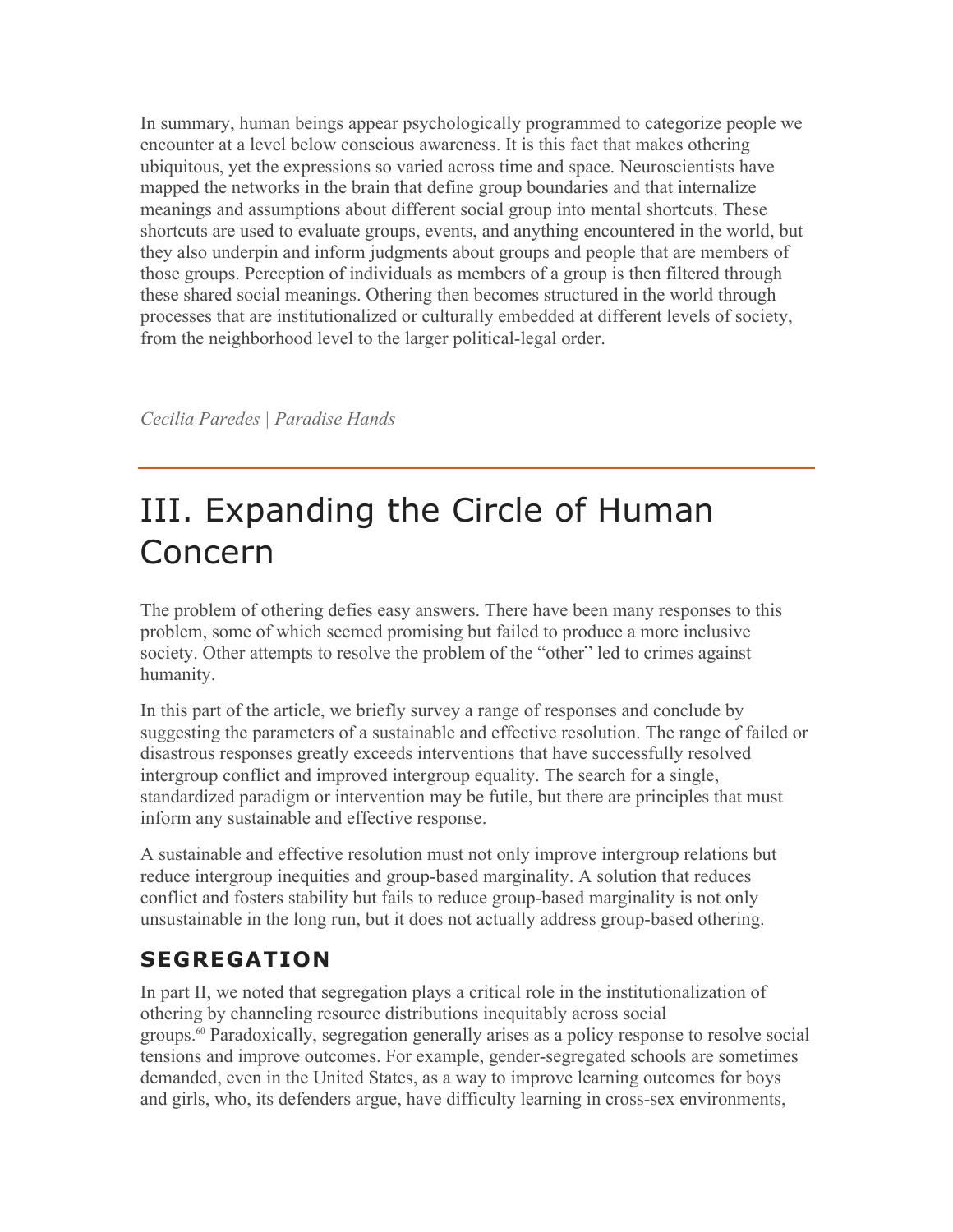which manifest more behavioral problems.<sup>61</sup> Similarly, military officers long advocated for gender-segregated military units for reasons of cohesion and morale, although, more paternalistically, military leaders privately fear negative public reaction to female casualties.<sup>62</sup>

Among progressive educators today, ability-based education segregation is widely supported and broadly practiced to provide personalized instruction and individual support, whether as a result of a physical disability or to tailor programming to ability levels, such as gifted or advanced placement curriculum. There may be reasons to view ability-based grouping as a way to provide additional care or superior curriculum differently than educational segregation on the basis of a racial, religious, or gender identity, but it should be noted that many of the arguments for race- or gender-segregated education in the nineteenth century appear suspiciously similar. This explains a growing movement to integrate students with physical disabilities into regular classrooms—it is an attempt to reduce their marginality by socializing with ability-normed students.

However, good faith paternalism often leads to disastrous outcomes. When sectarian tensions began to escalate in Baghdad during the early years of the American occupation of Iraq, Paul Bremer, the US administrator, segregated the city into sectarian enclaves in the name of peace. As a result, Iraq in 2009 was much more segregated than in 2003, unwittingly replicating a colonial trope.<sup>63</sup> Even when presented as a temporary solution to social conflict, segregation should be viewed skeptically. Segregationists in the American South and apartheid South Africa often defended segregation in terms of social differences between the races, justified in the name of avoiding violence and conflict, and few Americans today would defend the internment of Japanese American citizens during World War II, even though the Supreme Court upheld this broadly supported action in the name of national security.<sup>64</sup>

Some scholars assign partial blame for the Rwandan genocide on colonial leaders who, decades earlier, made sectarian identity more salient than it would have been otherwise. Indeed, there is evidence that pan-Iraqi national identity was much stronger before the Bremer regime asked citizens to identify sectarian affiliation.<sup>65</sup> In 2006, then-senator Joe Biden even proposed dividing up Iraq into three different countries—a proposal that many viewed with similar skepticism to the oft-maligned Sykes-Picot Agreement that shaped the national boundaries in the Middle East after World War I and the fall of the Ottoman Empire.<sup>66</sup>

When implemented on the basis of group membership, segregation is not simply physical separation; it is an attempt to deny and prevent association with another group. Denying association with another group is another way of denying that group's basic humanity. In that sense, segregation is not just spatial projects but ontological.<sup>67</sup>

**Segregation is not simply physical separation; it is an attempt to deny and prevent association with another group. Denying association with another group is another way of denying that group's basic humanity. In that sense, segregation is not just spatial projects but ontological.**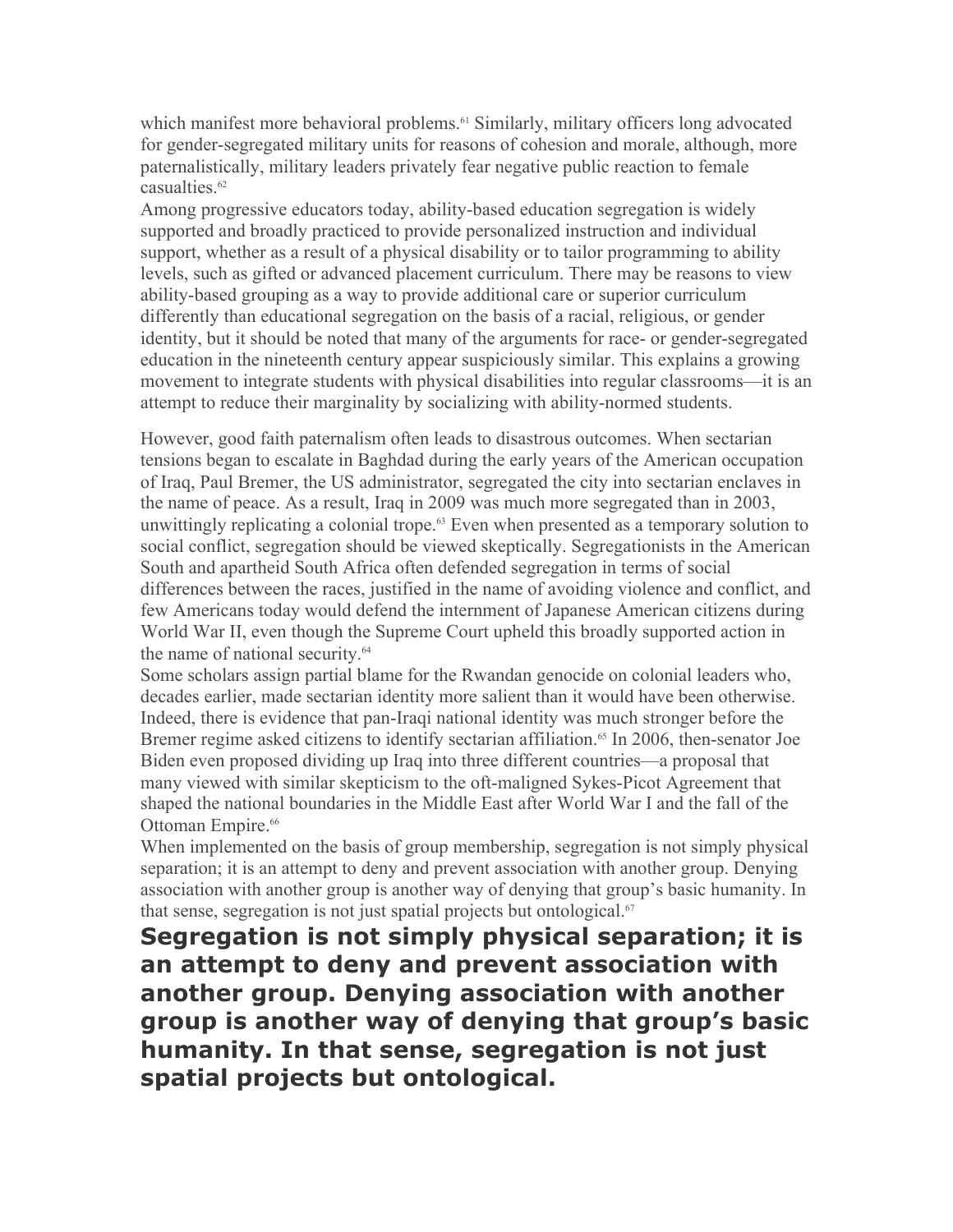As James Baldwin wrote, *"*We are all androgynous, not only because we are all born of a woman impregnated by the seed of a man but because each of us, helplessly and forever, contains the other…we are a part of each other."68 The project of segregation fails to acknowledge this deeper reality, and in doing so, exacerbates othering. As one commentator observed in the case of Palestinians and Israelis, segregation has "heightened dehumanization."69 Segregation, no matter how well intended, must fail to resolve the problem of the "other." It is either a denial of the "other's" full humanity or results in greater intergroup inequality.

#### **SECESSIONISM**

Another response to the problem of the "other" is secession. Rather than being forcibly separated or expelled, this occurs when a group seeks to separate from another by choice. From Scotland in the United Kingdom, to the Catalonian region in Spain, to South Sudan, to Belgium, the secessionist impulse is evident across the globe.<sup>70</sup> Following the Brussels terrorist attack, critics of the Belgian (French speaking) federal government's urban and immigration policy openly speculated whether northern Belgium, ethnically Flemish and Dutch speaking, should secede from the southern, ethnically Walloon, and predominantly French-speaking region. $71$ 

When a group feels oppressed by another group, secessionism may seem like a reasonable response to resolving intergroup conflict; however, secessionism is actually a close cousin to segregation, if not segregation writ large. Whereas segregation occurs within national boundaries, secession is actually segregation between new boundaries. Although not imposed like most forms of segregation, secessionism suffers from most of segregations flaws. Like segregation, secessionism may reduce intergroup violence, but it does not resolve the problem of the "other." Secession is a denial of civic bonds and, therefore, seeks to cement group-based differences into nationalistic identities.

More deeply, the trend toward balkanization or breakaway movements cannot resolve the problem of othering for practical reasons. Even where a set of identities correspond to potential geographic boundaries, the overlap is unlikely to be perfect. This leaves some members of the other group in the new territory. For example, the proposal to create a Kurdish state out of parts of Syria, Turkey, and Iraq ignores the fact that this new state will have many other minority groups that may have been majority groups in their former states. In creating an ethnic state for Kurdish minorities, a Kurdistan would have new minorities with similar risks for marginalization and othering.

Similarly, the United States has long supported the so-called "two-state solution" for the Israeli-Palestinian conflict as a way of resolving all of the tensions that arise from Israeli occupation of Palestinian territory. However, the two-state solution does not answer the question of what may happen to Palestinian citizens of Israel who do not reside in Palestinian territory.

The destruction of the Austro-Hungarian Empire at the conclusion of World War I also illustrates the varying ways in which remnant nation-states dealt with the multiethnic populations within their borders.72 Almost every new state "contained fractions of those minorities that had caused the Hapsburgs such problems."73 The threat of othering and intergroup conflict will always remain, no matter how small the remaining geography. In that sense, secessionism is a project of endless balkanization, with no theoretically stable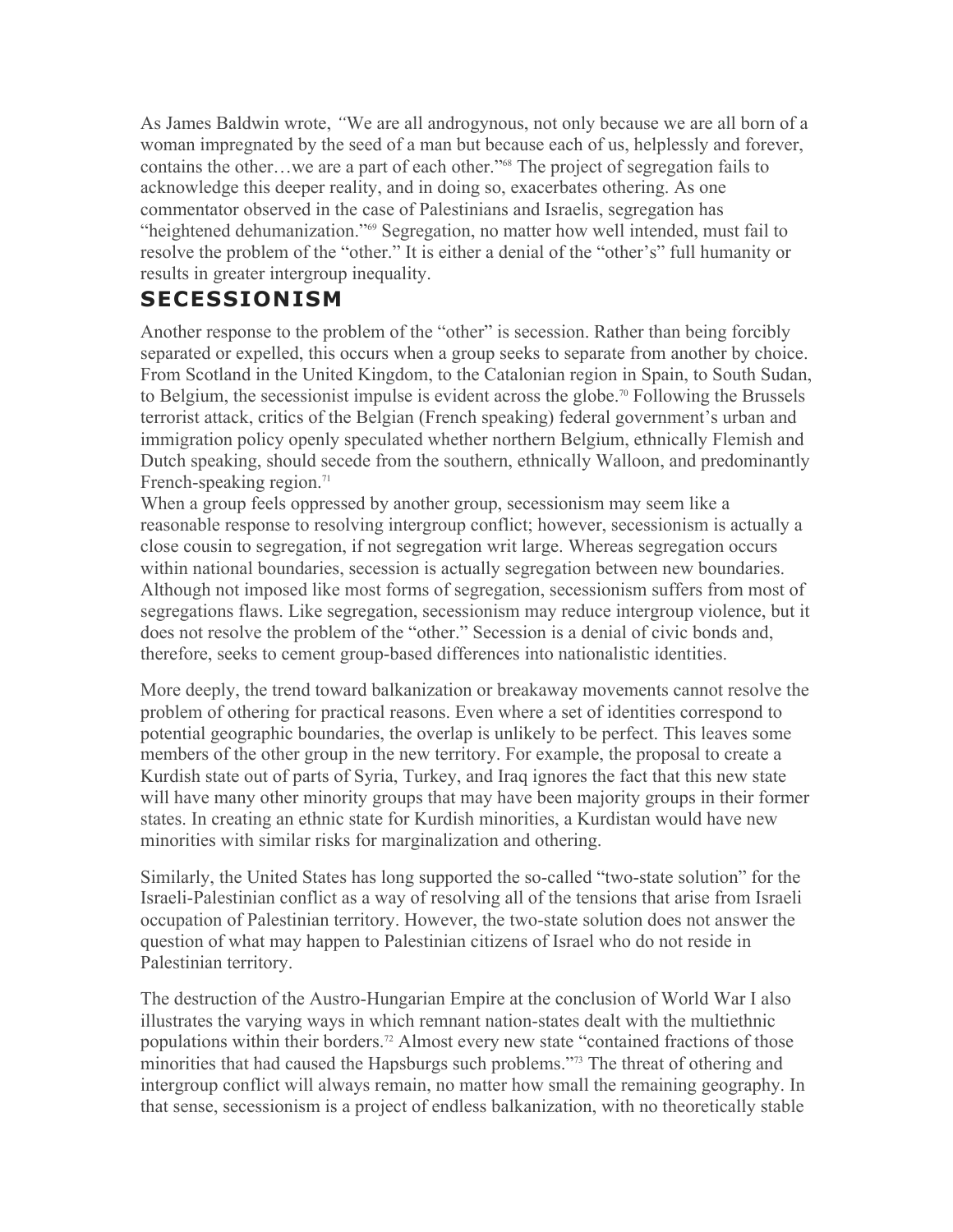endpoint except the mass forced migration of peoples, with all of the attendant harms that would entail.

Moreover, group-based identities are multifaceted and complex. No matter how homogenous a society may appear along one dimension of difference, it will always contain a multitude of possible diversities along other dimensions of human difference. There will always be human difference in any society, and a minority or marginalized group in any geography can never be fully extirpated without violence.

The failure of secessionism is already evident in the world's newest nation, South Sudan, whose existence was intended to resolve racial and ethnic marginality by breaking away from Sudan, yet simply reversed them, creating a new majority. Shortly after coming into existence, South Sudan was riven by civil war. And although a fragile peace was negotiated in 2015, the conflict is spilling over the new nation's border.<sup>74</sup>

## **ASSIMILATION**

Another, perhaps more benevolent response to the problem of the "other" is assimilation. Assimilation is an attempt to erase the differences that define group boundaries, such as by teaching the dominant language to a subordinate group or converting the out-group into the dominant religion.75 Assimilation was a mode of resolving ethnic differences in American society when immigrant groups arrived into the "melting pot." This is how Germans, Irish, Polish, and many other European ethnic groups became "white."76 However, it is also what happened when many governments, including the American, Australian, and Canadian, attempted to "civilize" native and aboriginal populations. The result was a devastating loss of cultural knowledge and identity. Assimilation is also a false solution to the problem of othering, as we have defined it, in terms of reducing group-based marginality and inequality. Rather than reduce intergroup inequality or marginality, assimilation seeks to erase the differences upon which othering is structured. If those differences or identities become socially relevant or personally significant, assimilation, as a project, is a nonstarter.

Moreover, group-based identities and differences cannot be entirely erased. In an assimilationist paradigm, they are submerged or repressed. In this way, assimilation is inherently hierarchical. It demands that the marginalized group adopt the identity of the dominant group, leaving the latter's identity intact. When doing so on the basis of, say, religion, this is not only oppressive but antithetical to American values.

## **BELONGINGNESS**

We believe that the only viable solution to the problem of othering is one involving inclusion and belongingness. The most important good we distribute to each other in society is membership.<sup>77</sup> The right to belong is prior to all other distributive decisions since it is members who make those decisions. Belongingness entails an unwavering commitment to not simply tolerating and respecting difference but to ensuring that all people are welcome and feel that they belong in the society. We call this idea the "circle of human concern."78

## **We believe that the only viable solution to the problem of othering is one involving inclusion and**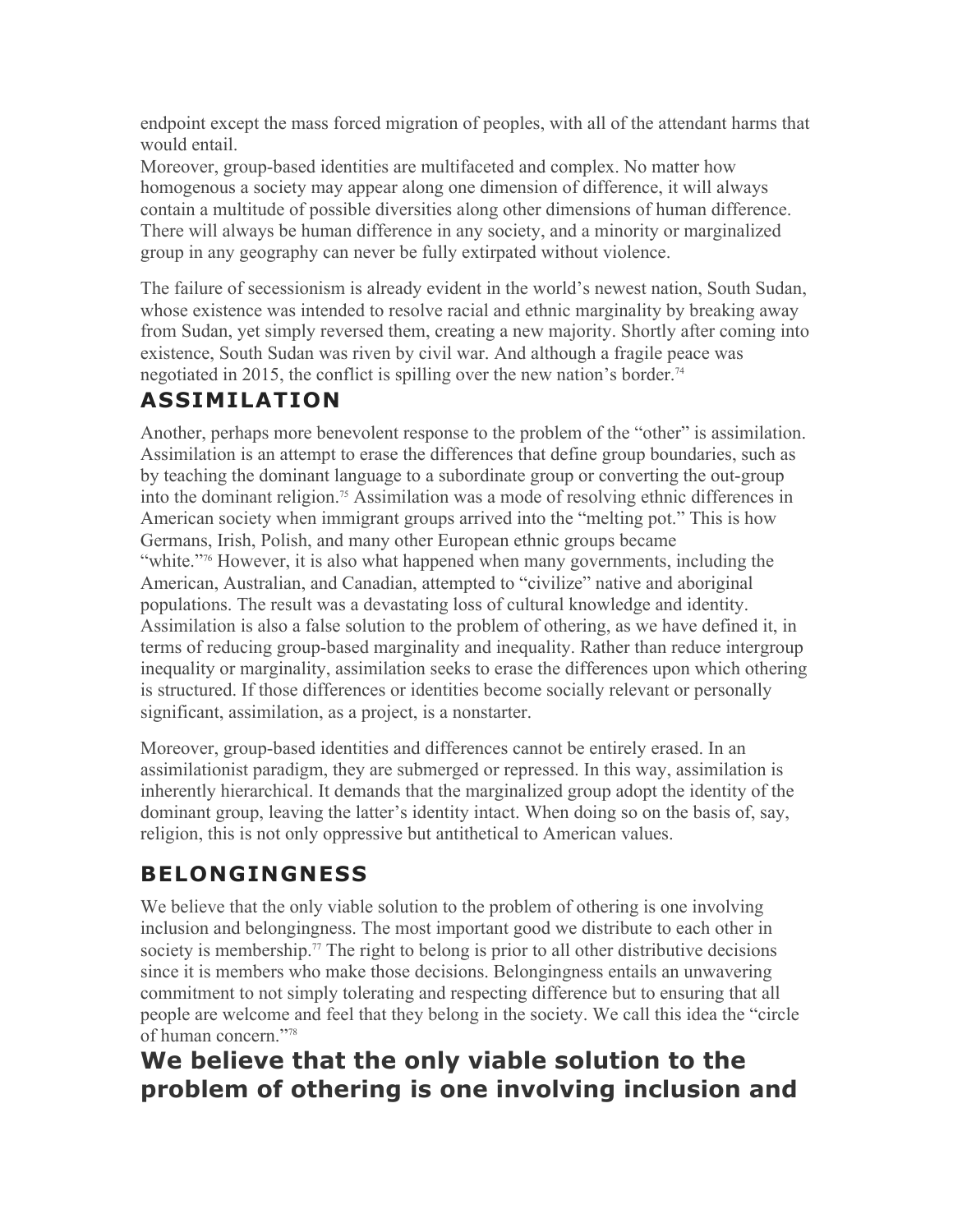## **belongingness. The most important good we distribute to each other in society is membership. The right to belong is prior to all other distributive decisions since it is members who make those decisions.**

Widening the circle of human concern involves "humanizing the other," where negative representations and stereotypes are challenged and rejected. It is a process by which the most marginalized outgroups are brought into the center of our concern through higher order love—the Beloved Community that Dr. King envisioned.

A prime example of how we might do this is by sending messages to outgroups that they belong and are welcome in our community and society. In an effort to improve academic performance and graduation rates among marginalized student populations at the University of Texas, the university began reaching out to at-risk students with welcoming messages.79 This was a product of research that demonstrated that student performance was impacted by self-doubts of one's academic potential. The simple message of belonging not only improved academic performance but also improved student health, with those who had received the message having significantly fewer doctor's visits in the study period.

Belongingness must be more than expressive; it must be institutionalized as well. To counteract othering, we must focus on providing access to resources and critical institutions to disadvantaged groups. At the same time, integration is necessary but not always sufficient. Many groups require more than access; they require special accommodations.

The Americans with Disabilities Act, one of the most successful, landmark civil-rights laws in American history, did more than prohibit discrimination; it required proactive accommodations to ensure that merely "equal" treatment did not produce or reinforce inequality.80 Formal guarantees of equal protection or equal rights are often insufficient to create inclusive structures.

Design of societal-level arrangements must be inclusive to all but especially sensitive to the most marginalized and most multiply disadvantaged.<sup>81</sup> Individuals and groups that are "othered" in multiple ways—known as "intersectionality"—may experience multiple binds of oppression.<sup>82</sup> When individuals or groups experience multiple forms of disadvantage simultaneously, interventions that merely address or target one form of disadvantage will fail to free those individuals from disabling barriers.

Democratic societies may tend to advantage electoral majorities over the interests of minorities, which merely underscores the need for structural safeguards for fairness and inclusivity. There must be representational forms that give voice to minority needs and to ensure that the structures and political processes do not burden minority groups. With a rights-based approach, there are successful examples of overcoming polarization, such as the new consensus on same-sex marriage.<sup>83</sup>

Beyond structural safeguards, we need a vision of society that is inclusive with new identities and narratives that inoculate societies from demagoguery and demonization of the "other" while improving the well-being of everyone. One possible alternative to the "acculturative" strategies of assimilation, integration, separation, or marginalization is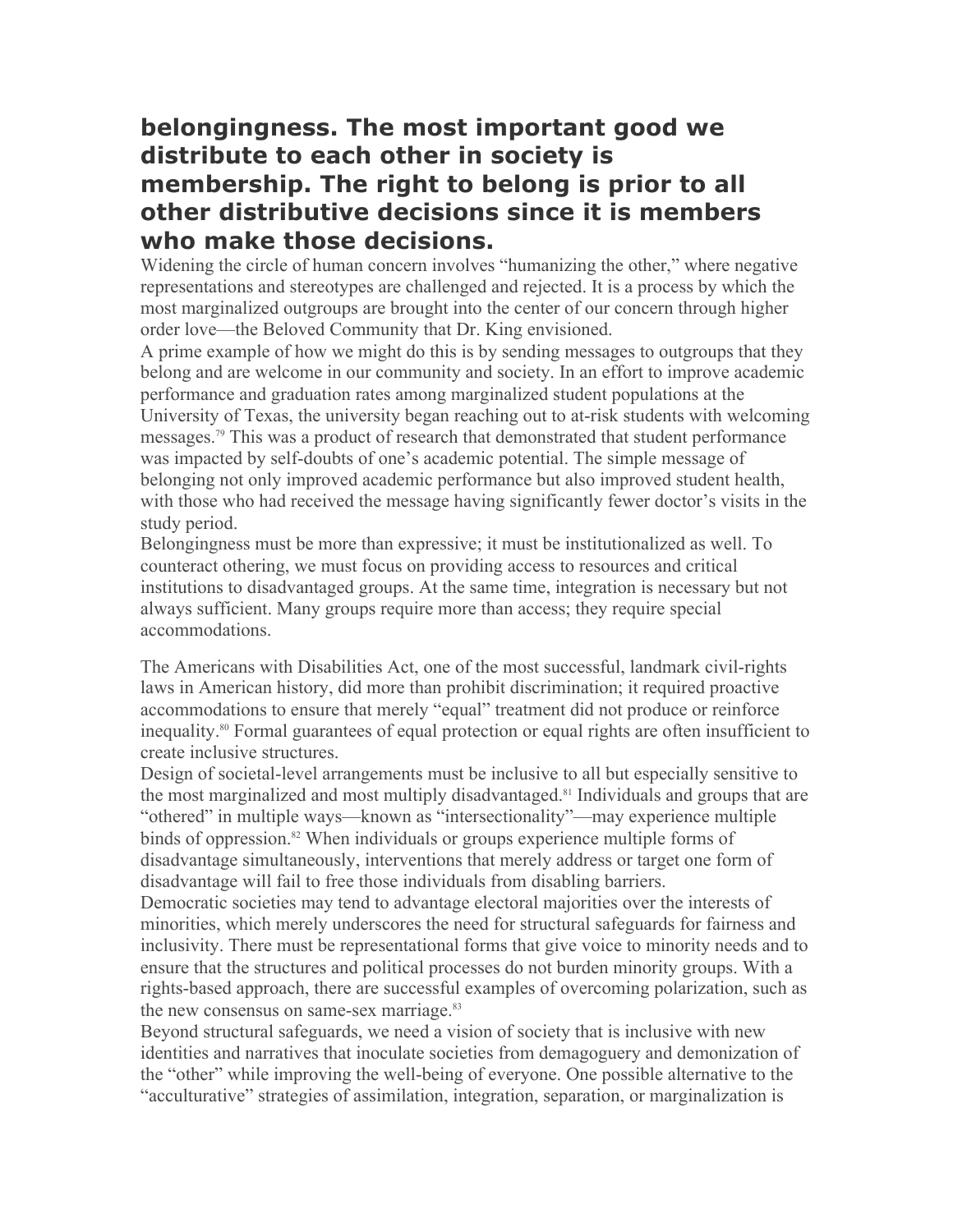"voice" and "dialogue."84 Voice can give expression to group-based needs and issues without resorting to segregation or secession. This approach is consistent with pluralism and multiculturalism in a democracy.

## **Beyond structural safeguards, we need a vision of society that is inclusive with new identities and narratives that inoculate societies from demagoguery and demonization of the "other" while improving the well-being of everyone.**

Pluralism and multiculturalism are solutions to the problem of othering that provide space for not only tolerance or accommodation of difference but that ultimately support the creation of new inclusive narratives, identities, and structures. If the idea of creating new identities seems radical, consider how recent American national identity is in a historical context, let alone the myriad forms of gender and sex-based identities have emerged only in recent years.<sup>85</sup>

In the United States, "Irish" was once a racialized category but is now encompassed within "white."<sup>86</sup> Socially constructed group-based identities are subject to revision and redefinition, and may become more or less salient depending on social conditions. Even individuals may be sorted differently depending on social cues that may map to categorical meanings. In one study, a researcher found that funeral directors were more likely to list a deceased person as "black" if they died as a result of homicide (even when family members listed the person as being of another race).<sup>87</sup> Categorical boundaries are surprisingly fluid, not only at the individual level but at the group level as well. We must not only create inclusive structures, but we must foster new identities and inclusive narratives that can support us all. This means generating stories of inclusion that reframe our individual and group identities while rejecting narratives that pit us against others. This is partly why President Obama rejects the cultural and ethnic arguments visible in the work of scholars like Samuel Huntington, who counsel in favor of curtailing Latin American immigration and pit Islam as antithetical to the liberal order.<sup>88</sup>

### **We must not only create inclusive structures, but we must foster new identities and inclusive narratives that can support us all. This means generating stories of inclusion that reframe our individual and group identities while rejecting narratives that pit us against others.**

As we transition through political and economic realignments, we also go through a remaking of ourselves. The end of empires and the Cold War were large-scale structural changes that dissolved one set of identities without replacing them with viable, solidaristic alternatives. It is little wonder that latent ethnic and religious identities become most salient. We must offer inclusive alternatives.

1. ↑ Saskia Sassen, *Expulsions: Brutality and Complexity in the Global Economy* (Cambridge: Harvard University Press, 2014), 149-151; The Mosaic Rooms, *Naomi Klein: Let Them Drown—The Violence of Othering in a Warming World*, May 4, 2016, posted May 10,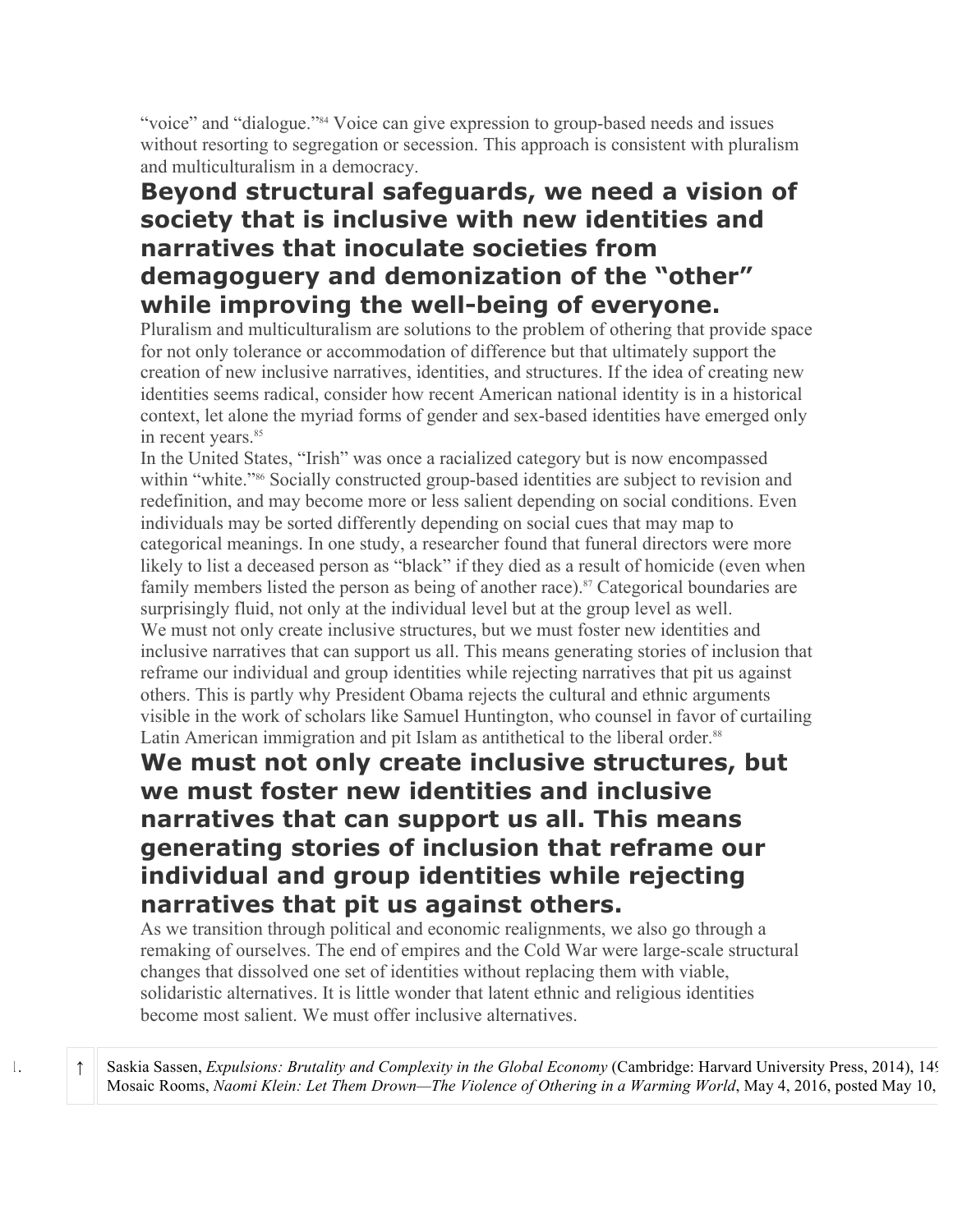|                                 |            | 2016, https://vimeo.com/166018049                                                                                                                                                                                                                                                                                                                                                                                                                                                                            |
|---------------------------------|------------|--------------------------------------------------------------------------------------------------------------------------------------------------------------------------------------------------------------------------------------------------------------------------------------------------------------------------------------------------------------------------------------------------------------------------------------------------------------------------------------------------------------|
| $\frac{1}{2}$                   |            | Jeffrey Goldberg, "The Obama Doctrine," March 17, 2016, accessed April 1,<br>2016, http://www.theatlantic.com/magazine/archive/2016/04/the-obama-doctrine/471525.                                                                                                                                                                                                                                                                                                                                            |
| $\mathfrak{z}$ .                |            | The Editorial Board, "Ending the Horror of Myanmar's Abuse of Muslims," The Opinion Pages (New York Times), January 26<br>2016, http://www.nytimes.com/2016/01/25/opinion/ending-the-horror-of-myanmars-abuse-of-muslims.html                                                                                                                                                                                                                                                                                |
| ŧ.                              | ↑          | Julia Edwards, Obama Says Myanmar Needs to End Discrimination of Rohingya to Succeed (Reuters), June 1,<br>2015, http://www.reuters.com/article/us-usa-myanmar-obama-idUSKBN0OH37C20150601. Most recently, Myanmar has asked<br>president and US government officials to stop using the term "Rohingya." See Richard C. Paddock, "Aung San Suu Kyi Asks U<br>Refer to 'Rohingya,'" Asia Pacific (New York Times), May 11, 2016, http://www.nytimes.com/2016/05/07/world/asia/myanma<br>aung-san-suu-kyi.html |
| $\overline{\mathfrak{z}}$ .     |            | Kiran Nazish, "Cizre in Ruins as Turkey Lifts Curfew on Kurdish Towns," Al Jazeera, March 13,<br>2013, http://www.aljazeera.com/news/2016/03/cizre-ruins-turkey-lifts-curfew-kurdish-towns-160312113030597.html                                                                                                                                                                                                                                                                                              |
| $\tilde{\mathbf{b}}$ .          |            | Although the Rohingya settled lands in modern-day Myanmar in the sixteenth century, they often continue to be regarded as<br>outsiders. See "Rohingya and National Identities in Burma," New Mandala, September 22, 2014, accessed February 1,<br>2016, http://asiapacific.anu.edu.au/newmandala/2014/09/22/the-rohingya-and-national-identities-in-burma                                                                                                                                                    |
| $7_{\scriptscriptstyle{\star}}$ |            | Tessa Berenson, "Everything We Know about the Charleston Shooting," Time, June 18, 2015, accessed August 1,<br>2015, http://time.com/3926112/charleston-shooting-latest                                                                                                                                                                                                                                                                                                                                      |
| $\delta$ .                      |            | Alan Blinder and Manny Fernandez, "Outrage vs. Tradition, Wrapped in a High-Flying Flag of Dixie," US (New York Times), .<br>2015, http://www.nytimes.com/2015/06/20/us/outrage-vs-tradition-wrapped-in-a-confederate-flag.html                                                                                                                                                                                                                                                                              |
| $\mathcal{V}$                   |            | Thomas Erdbrink, "Rattled by Attacks, Many Belgians Still Want Nation Split in Two," Europe (New York Times), April 8,<br>2016,http://www.nytimes.com/2016/04/08/world/europe/rattled-by-outside-threats-many-belgians-still-want-nation-split-in-two<br>alsoMichael Kimmelman, "Paris Aims to Embrace Its Estranged Suburbs," Europe (New York Times), April 16,<br>2015, http://www.nytimes.com/2015/02/13/world/europe/paris-tries-to-embrace-suburbs-isolated-by-poverty-and-race.html.                  |
| 10, 11.                         |            | George Packer, "The Other France," The New Yorker, August 31, 2015, accessed April 1,<br>2016, http://www.newyorker.com/magazine/2015/08/31/the-other-france                                                                                                                                                                                                                                                                                                                                                 |
| 2.                              |            | Jeffrey Goldberg, "French Prime Minister: 'I refuse to use this term "Islamophobia,"" The Atlantic, January 16, 2015, accessed<br>15, 2015, http://www.theatlantic.com/international/archive/2015/01/french-prime-minister-manuel-valls-on-islamophobia/3845                                                                                                                                                                                                                                                 |
| 13.                             |            | While not entirely universal, the core mechanisms the engender marginality are largely similar across contexts.                                                                                                                                                                                                                                                                                                                                                                                              |
| 4.                              | $\uparrow$ | For example, in an editorial discussing the election of Sadiq Khan as the mayor of London, the author wrote that unemploymen<br>health outcomes, and educational attainment may have more to do with "racism" than lack of integration. See Mehdi Hasan, "S<br>and the Future of Europe," The Opinion Pages (New York Times), May 14, 2016, http://www.nytimes.com/2016/05/14/opinion.<br>and-the-future-of-europe.html.                                                                                     |
| $\overline{5}$ .                |            | Eric Levitz, "Obama Deeply Proud of That Time He Broke His Promise on Syria, and 12 Other Revelations from His Unbeliev<br>Interview with the Atlantic," New York Magazine, March 10, 2016, accessed April 1, 2016,<br>http://nymag.com/daily/intelligencer/2016/03/obama-the-dark-knight-explains-isis.html. See also Gabby Morrongiello, Trump<br>Syrian Refugees Could Be "one of the great Trojan horses," (The Washington Examiner), November 16,                                                       |
|                                 |            |                                                                                                                                                                                                                                                                                                                                                                                                                                                                                                              |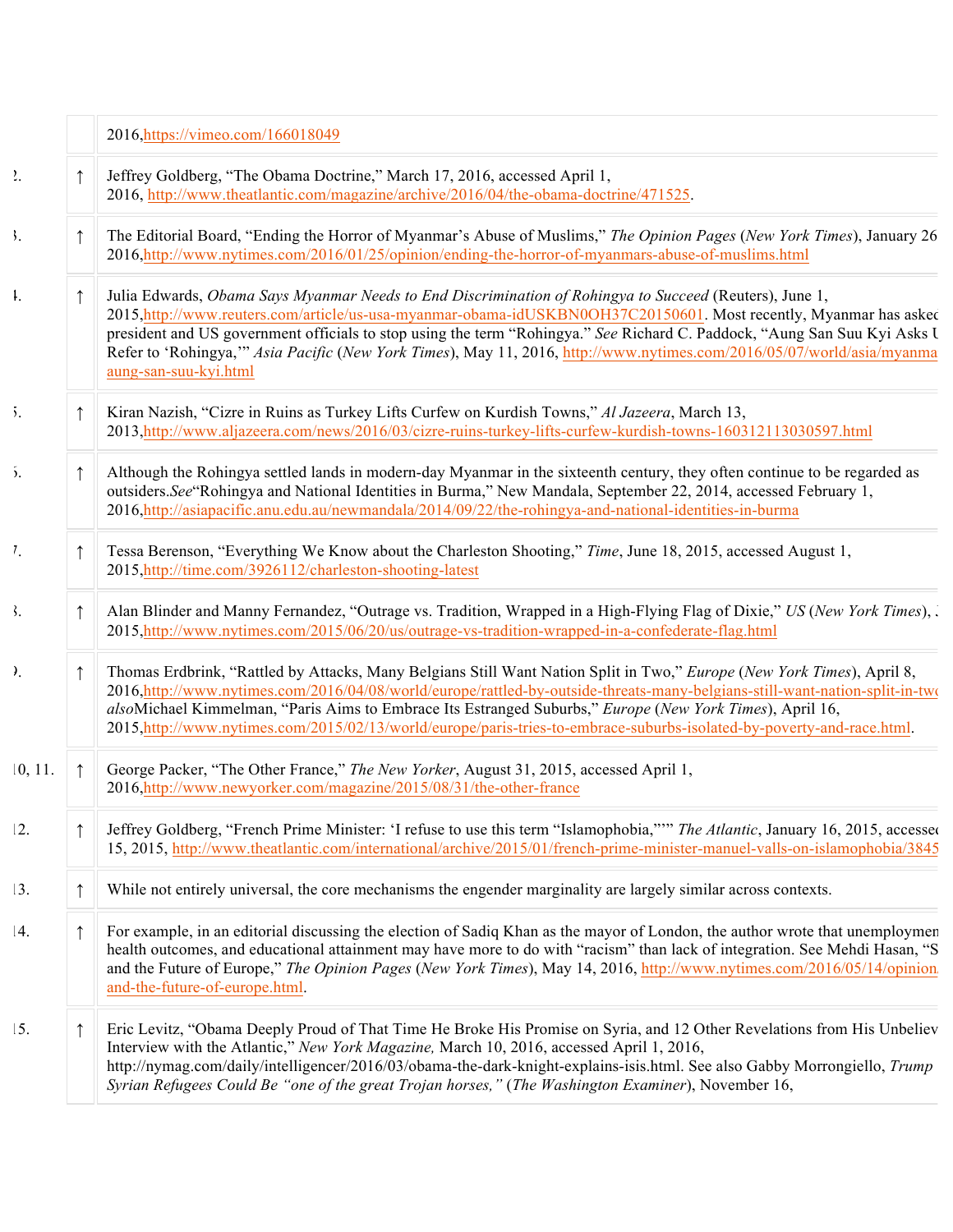|     |            | 2015, http://www.washingtonexaminer.com/trump-warns-syrian-refugees-could-be-one-of-the-great-trojan-horses/article/25764                                                                                                                                                                                                                                                                                                                                                                                                                                    |
|-----|------------|--------------------------------------------------------------------------------------------------------------------------------------------------------------------------------------------------------------------------------------------------------------------------------------------------------------------------------------------------------------------------------------------------------------------------------------------------------------------------------------------------------------------------------------------------------------|
| 16. |            | "Donald Trump on Immigration," On the Issues, March 30, 2016, accessed June 1,<br>2016, http://www.ontheissues.org/2016/Donald Trump Immigration.htm                                                                                                                                                                                                                                                                                                                                                                                                         |
| 17. |            | Mitt Romney, "Transcript of Mitt Romney's Speech on Donald Trump," Politics (New York Times), March 4,<br>2016, http://www.nytimes.com/2016/03/04/us/politics/mitt-romney-speech.html                                                                                                                                                                                                                                                                                                                                                                        |
| 8.  |            | "Ryan: Trump's Muslim Immigration Ban 'Not What This Party Stands For," Talking Points Memo, December 8, 2015, acces<br>12, 2016, http://talkingpointsmemo.com/livewire/ryan-trump-muslim-immigration                                                                                                                                                                                                                                                                                                                                                        |
| 9.  |            | Jeet Heer, "How the Southern Strategy Made Donald Trump Possible," The New Republic, February 18, 2016, accessed June 1.<br>2016, https://newrepublic.com/article/130039/southern-strategy-made-donald-trump-possible                                                                                                                                                                                                                                                                                                                                        |
| 20. |            | "We have lost the South for a generation': What Lyndon Johnson Said, or Would Have Said If Only He Had Said It," Capital I<br>Center, October 7, 2014, accessed June 1, 2016, https://capitalresearch.org/2014/10/we-have-lost-the-south-for-a-generation-wl<br>johnson-said-or-would-have-said-if-only-he-had-said-it                                                                                                                                                                                                                                       |
| 21. |            | Nixon campaign advisor Kevin Phillips and RNC chairman Lee Atwater admitted appealing to white resentment, to civil rights<br>white racism. See Rick Perlstein, "Exclusive: Lee Atwater's Infamous 1981 Interview on the Southern Strategy," The Nation, J<br>2015, accessed May 1, 2016, http://www.thenation.com/article/exclusive-lee-atwaters-infamous-1981-interview-southern-strate                                                                                                                                                                    |
| 22. |            | The difference between Nixon and George Wallace's more explicit racialist campaign was that Nixon appealed to white resents<br>explicitly racist language.                                                                                                                                                                                                                                                                                                                                                                                                   |
| 23. |            | A central tenet of the know-nothing movement was the belief that Catholicism was inconsistent with democratic principles and<br>voters would be compelled to vote on the basis of their religion. As a historical parallel, it is worth noting that similar reasoning<br>advanced in defense of the proposals to prohibit Muslim immigrants and refugees, accompanied by critiques of sharia law as in<br>with democratic principles and individual liberty. It should be noted that this was a critique of JFK as well, the nation's first Ca<br>president. |
| 24. |            | Mamie E. Locke and Michael Goldfield, "The Color of Politics: Race and the Mainsprings of American Politics," The America<br>Science Review 92, no. 3 (September 1998), doi:10.2307/2585518                                                                                                                                                                                                                                                                                                                                                                  |
| 25. |            | New Georgia Encyclopedia (Georgia Humanities Council, 2004), s.v. "Thomas E. Watson (1856–1922)" by Carol Pierannunzi.<br>June 1, 2016, http://www.georgiaencyclopedia.org/articles/history-archaeology/thomas-e-watson-1856-1922                                                                                                                                                                                                                                                                                                                            |
| 26. |            | Michael Goldfield, The Color of Politics: Race and the Mainsprings of American Politics, (New York: The New Press, 1997                                                                                                                                                                                                                                                                                                                                                                                                                                      |
| 27. | $\uparrow$ | It should be noted that, although the empirical evidence does not necessarily support Rove's contention, what matters most is the<br>believed it did. See Daniel A. Smith, Matt DeSantis, and Jason Kassel, "Was Rove Right? Evangelicals and the Impact of Gay<br>the 2004 Election," in 5th Annual State Politics and Policy Conference (East Lansing,<br>2004), http://polisci.msu.edu/sppc2005/papers/fripm/Smith%20DeSantis%<br>20Kassel%20Was%20Rove%20Right.pdf                                                                                       |
| 28. |            | Megan Garber, "Donald Trump and 'Demagogue': The History of a Loaded Word," The Atlantic, December 11, 2015, accessed<br>2016, http://www.theatlantic.com/entertainment/archive/2015/12/what-we-talk-about-when-we-talk-about-demagogues/419514                                                                                                                                                                                                                                                                                                              |
| 29. |            | Most recently, Turkish president Recep Tayyip Erdogan has been accused of increasingly illiberal policies, including media cen                                                                                                                                                                                                                                                                                                                                                                                                                               |
|     |            |                                                                                                                                                                                                                                                                                                                                                                                                                                                                                                                                                              |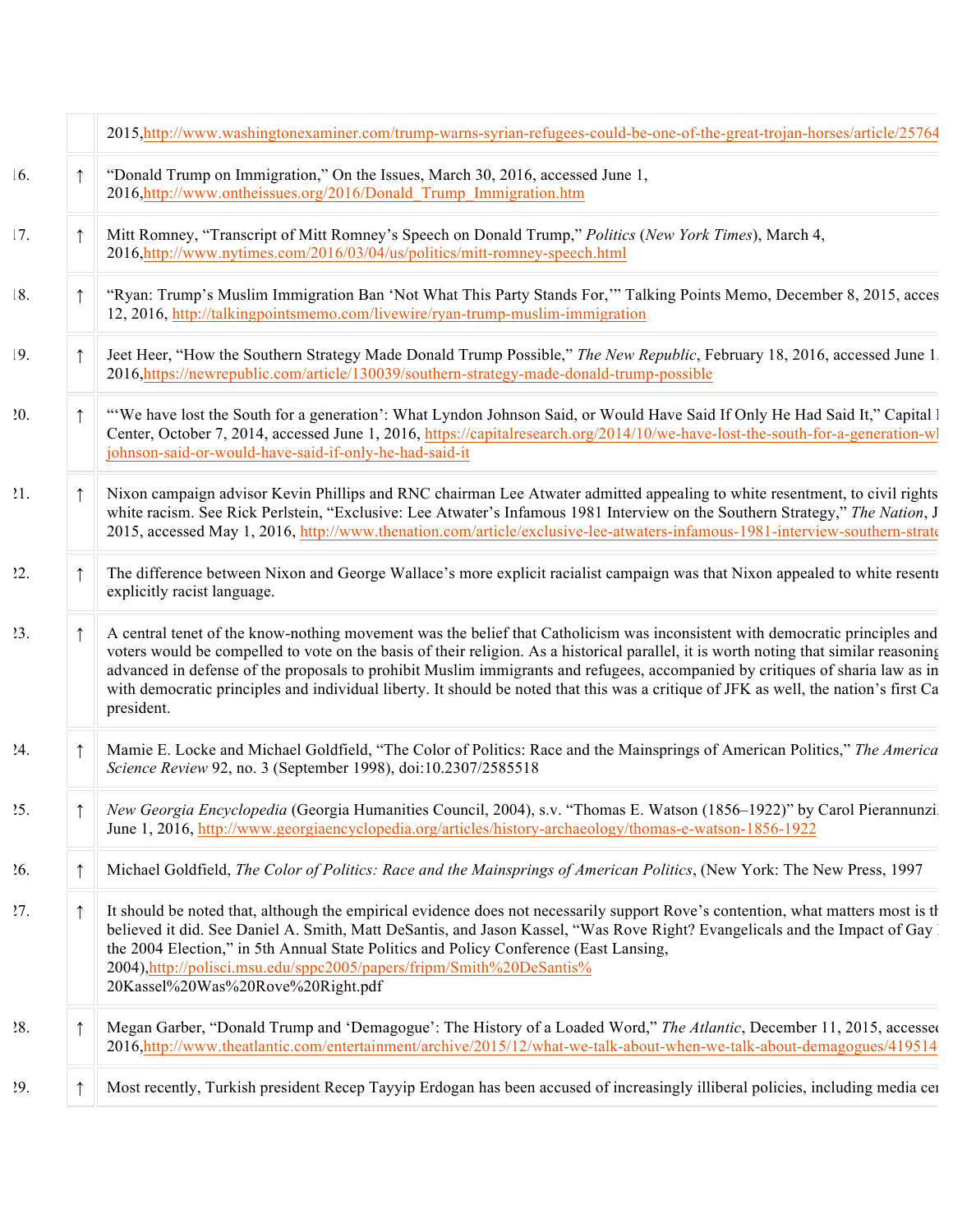|     | crackdowns on political opponents. In June 2015, Erdogan's party, the AKP, which had governed Turkey since 2002, lost its party<br>majority, winning just 40.9 percent of the vote. In August, following a hung parliament, Erdogan called for snap elections that I<br>shortly before launching the war against Kurdish separatists in Turkey. Playing to the nation's fears and political chaos, Erdoga<br>managed to gain 49.5 percent of the vote, securing a majority of seats in the parliament once again. Many observers viewed Erc<br>military tactics as an electoral strategy, which, by polarizing the Turkish electorate, helped reinforce his support. See Dion Niss<br>Emre Peker, "Turkey's Ruling AKP Regains Parliamentary Majority in Election," The Wall Street Journal (Dow Jones & Com<br>November 2, 2015, http://www.wsj.com/articles/erdogan-seeks-to-consolidate-rule-in-turkish-election-1446363600 |
|-----|--------------------------------------------------------------------------------------------------------------------------------------------------------------------------------------------------------------------------------------------------------------------------------------------------------------------------------------------------------------------------------------------------------------------------------------------------------------------------------------------------------------------------------------------------------------------------------------------------------------------------------------------------------------------------------------------------------------------------------------------------------------------------------------------------------------------------------------------------------------------------------------------------------------------------------|
| 30. | Samantha Power, A Problem from Hell: America and the Age of Genocide (New York: HarperCollins Publishers, 2007                                                                                                                                                                                                                                                                                                                                                                                                                                                                                                                                                                                                                                                                                                                                                                                                                 |
| 31. | Judy Monhollen, "The Effect of Nazi Propaganda on Ordinary Germans," Saber and Scroll 1, no. 1 (March 2012                                                                                                                                                                                                                                                                                                                                                                                                                                                                                                                                                                                                                                                                                                                                                                                                                     |
| 32. | Raheem Salman and Oliver Holmes, "Sunnis, Kurds Shun Iraq Parliament," Reuters, July 1, 2014, accessed February 16,<br>2015, http://www.reuters.com/article/2014/07/01/us-iraq-security-idUSKBN0F630G20140701; and Mark Tran, "Iraqi Prime M<br>Rejects Pleas for Government of 'National Salvation," The Guardian, June 25, 2014, accessed February 15,<br>2015, http://www.theguardian.com/world/2014/jun/25/iraqi-prime-minister-rejects-calls-salvation-government                                                                                                                                                                                                                                                                                                                                                                                                                                                         |
| 33. | Jeffrey Goldberg, "The Obama Doctrine," The Atlantic, March 17, 2016, accessed March 22,<br>2016, http://www.theatlantic.com/magazine/archive/2016/04/the-obama-doctrine/471525/                                                                                                                                                                                                                                                                                                                                                                                                                                                                                                                                                                                                                                                                                                                                               |
| 34. | In one infamous example, a teacher divided a classroom into blue- and brown-eyed students and told the class that brown-eyed<br>were less intelligent, leading to much anguish and insight. See Stephen G. Bloom, "Blue-Eyes, Brown-Eyes: The Experiment T<br>the Nation and Turned a Town Against Its Most Famous Daughter," The University of Iowa, April 22, 2005, accessed February<br>http://www.uiowa.edu/~poroi/seminars/2004-5/bloom/poroi_paper.pdf                                                                                                                                                                                                                                                                                                                                                                                                                                                                   |
| 35. | Simon Baron-Cohen, "Little Angels," New York Times, December 28, 2013, accessed February 16,<br>2015, http://www.nytimes.com/2013/12/29/books/review/just-babies-the-origins-of-good-and-evil-by-paul-bloom.html                                                                                                                                                                                                                                                                                                                                                                                                                                                                                                                                                                                                                                                                                                               |
| 36. | Linda Kreiger, "The Content of Our Categories: A Cognitive Bias Approach to Discrimination and Equal Employment Opportu<br>Stanford Law Review 1161 (1995). See supra note 212 at 1188.                                                                                                                                                                                                                                                                                                                                                                                                                                                                                                                                                                                                                                                                                                                                        |
| 37. | Douglas S. Massey, Categorically Unequal: The American Stratification System (New York: Russell Sage Foundation, 2007), .                                                                                                                                                                                                                                                                                                                                                                                                                                                                                                                                                                                                                                                                                                                                                                                                      |
| 38. | Herbert Blumer, "Race Prejudice as a Sense of Group Position," The Pacific Sociological Review 1, no. 1 (April 1958),<br>doi:10.2307/1388607.                                                                                                                                                                                                                                                                                                                                                                                                                                                                                                                                                                                                                                                                                                                                                                                  |
| 39. | Herbert Blumer, "Race Prejudice as a Sense of Group Position," The Pacific Sociological Review 1, no. 1 (April 1958),<br>doi:10.2307/1388607.                                                                                                                                                                                                                                                                                                                                                                                                                                                                                                                                                                                                                                                                                                                                                                                  |
| 10. | Herbert Blumer, "Race Prejudice as a Sense of Group Position," The Pacific Sociological Review 1, no. 1 (April 1958),<br>doi:10.2307/1388607. One of the elements of group position theory is "a feeling that the subordinate group is in some way intri<br>different or alien." This theory may help explain why group-based conflicts involving the overlay of multiple identities may be<br>intense—the range of ascribed differences between groups is greater." On the social construction of race, see Audrey Smedley,<br>the Construction of Human Identity," American Anthropologist 100, no. 3 (1998): 690-702.                                                                                                                                                                                                                                                                                                       |
| 11. | Robert J. Sampson, Great American City: Chicago and the Enduring Neighborhood Effect (Chicago: University of Chicago Pro<br>132.                                                                                                                                                                                                                                                                                                                                                                                                                                                                                                                                                                                                                                                                                                                                                                                               |
| 12. | It turns out that perception itself is filtered by these associations and meanings in an automatic and unconscious manner. In that                                                                                                                                                                                                                                                                                                                                                                                                                                                                                                                                                                                                                                                                                                                                                                                             |
|     |                                                                                                                                                                                                                                                                                                                                                                                                                                                                                                                                                                                                                                                                                                                                                                                                                                                                                                                                |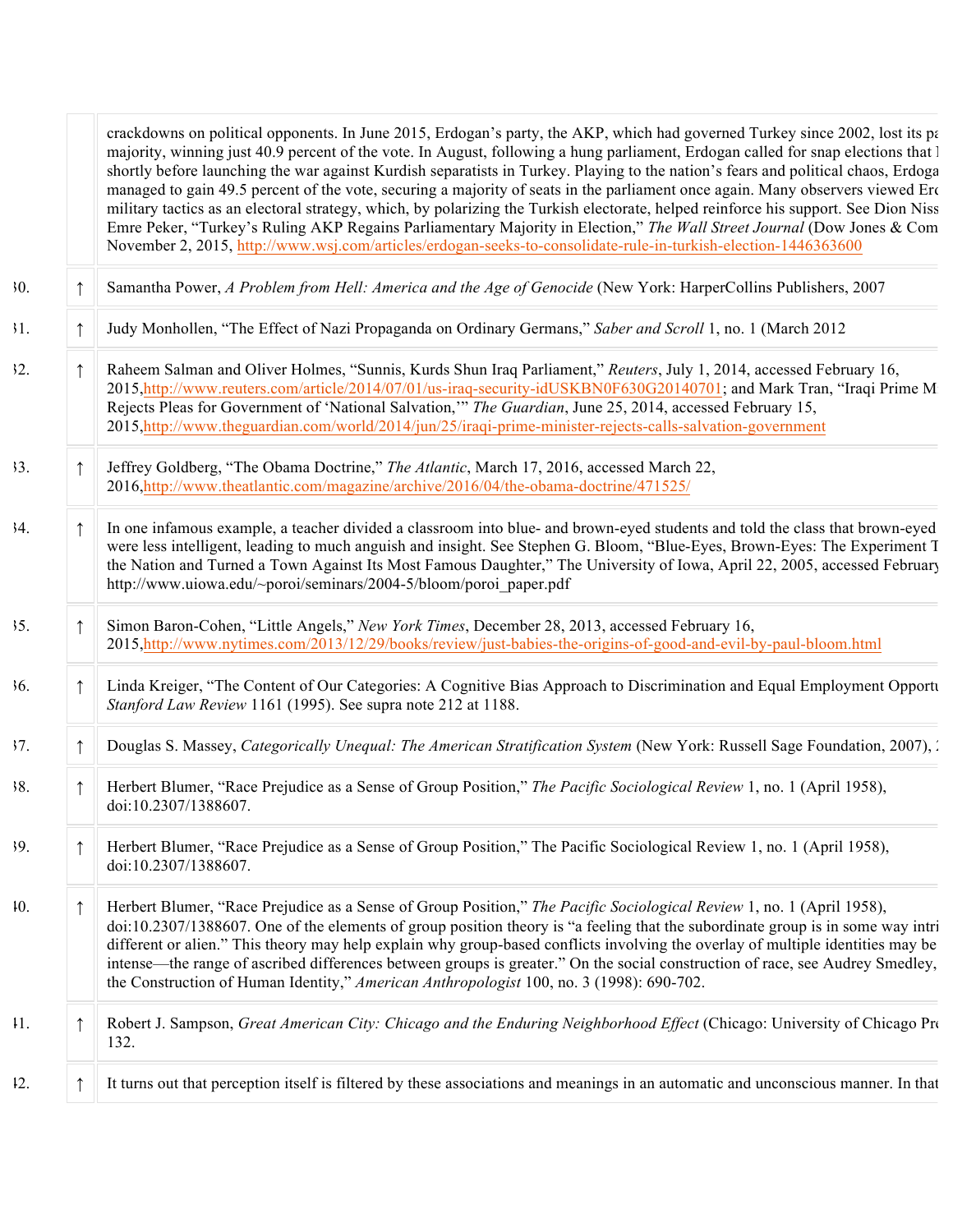|     | meanings associated with social groups may help constitute the category, rather than the other way around.                                                                                                                                                                                                                                                                                                                                                                                                                                                                                                                                                                                                                                                                                                                                                                                                                                                                                                                                                                                                                                                                                                                                                                                                                                                                                                                                                                                                |
|-----|-----------------------------------------------------------------------------------------------------------------------------------------------------------------------------------------------------------------------------------------------------------------------------------------------------------------------------------------------------------------------------------------------------------------------------------------------------------------------------------------------------------------------------------------------------------------------------------------------------------------------------------------------------------------------------------------------------------------------------------------------------------------------------------------------------------------------------------------------------------------------------------------------------------------------------------------------------------------------------------------------------------------------------------------------------------------------------------------------------------------------------------------------------------------------------------------------------------------------------------------------------------------------------------------------------------------------------------------------------------------------------------------------------------------------------------------------------------------------------------------------------------|
| 13. | Suzanne Keen, "A Theory of Narrative Empathy," Narrative 14, no. 3 (October 2006), doi:10.1353/nar.2006.0015.                                                                                                                                                                                                                                                                                                                                                                                                                                                                                                                                                                                                                                                                                                                                                                                                                                                                                                                                                                                                                                                                                                                                                                                                                                                                                                                                                                                             |
| 14. | Maia Szalavitz and Bruce D Perry, Born for Love: Why Empathy Is Essential—and Endangered (New York: HarperCollins Pul<br>$2011$ ).                                                                                                                                                                                                                                                                                                                                                                                                                                                                                                                                                                                                                                                                                                                                                                                                                                                                                                                                                                                                                                                                                                                                                                                                                                                                                                                                                                        |
| 15. | Lasana T. Harris and Susan T. Fiske, "Dehumanizing the Lowest of the Low: Neuroimaging Responses to Extreme Out-<br>Groups,"Psychological Science 17, no. 10 (2006): 847–53.                                                                                                                                                                                                                                                                                                                                                                                                                                                                                                                                                                                                                                                                                                                                                                                                                                                                                                                                                                                                                                                                                                                                                                                                                                                                                                                              |
| 16. | Lasana T. Harris and Susan T. Fiske, "Dehumanizing the Lowest of the Low: Neuroimaging Responses to Extreme Out-<br>Groups,"Psychological Science17, no. 10 (2006): 847-53.                                                                                                                                                                                                                                                                                                                                                                                                                                                                                                                                                                                                                                                                                                                                                                                                                                                                                                                                                                                                                                                                                                                                                                                                                                                                                                                               |
| 17. | Brian A. Nosek, Mahzarin Banaji, and Anthony G. Greenwald, "Harvesting Implicit Group Attitudes and Beliefs from a Demo<br>Web Site," Group Dynamics: Theory, Research, and Practice 6, no. 1 (2002), doi:10.1037/1089-2699.6.1.101.                                                                                                                                                                                                                                                                                                                                                                                                                                                                                                                                                                                                                                                                                                                                                                                                                                                                                                                                                                                                                                                                                                                                                                                                                                                                      |
| 18. | Susan T. Fiske, Amy J. C. Cuddy, and Peter Glick, "Universal Dimensions of Social Cognition: Warmth and Competence," Tre<br>Cognitive Sciences 11, no. 2 (December 22, 2006), accessed April 1, 2016, doi:10.1016/j.tics.2006.11.005, http://fidelum.com/<br>content/uploads/2013/10/Warmth-Competence-2007.pdf.                                                                                                                                                                                                                                                                                                                                                                                                                                                                                                                                                                                                                                                                                                                                                                                                                                                                                                                                                                                                                                                                                                                                                                                          |
| 19. | Linda Hamilton Krieger, "The Content of Our Categories: A Cognitive Bias Approach to Discrimination and Equal Employme<br>Opportunity," Stanford Law Review 47, no. 6 (July 1995), doi:10.2307/1229191.                                                                                                                                                                                                                                                                                                                                                                                                                                                                                                                                                                                                                                                                                                                                                                                                                                                                                                                                                                                                                                                                                                                                                                                                                                                                                                   |
| 50. | Rebecca M. Blank, "Tracing the Economic Impact of Cumulative Discrimination," The American Economic Review 95, no. 2 (<br>103.                                                                                                                                                                                                                                                                                                                                                                                                                                                                                                                                                                                                                                                                                                                                                                                                                                                                                                                                                                                                                                                                                                                                                                                                                                                                                                                                                                            |
| 51. | See Charles Tilly, Durable Inequality (Berkeley: University of California Press, 1999). Charles Tilly identifies exploitation and<br>hoarding as two of the critical mechanisms for institutionalizing group-based difference. The most extreme mechanism of other<br>outright exploitation of marginalized groups. Exploitation allows one social group to expropriate resources produced or held by<br>social group, as was the case during antebellum slavery or European colonialism. See also Ali Jarbawi, "Israel's Colonialism N.<br>End,"New York Times, August 4, 2014, accessed February 16, 2015, http://www.nytimes.com/2014/08/05/opinion/ali-jarbawi-i<br>colonialism-must-end.html. Centuries of European colonialism have provided the world with certain basic lessons about subjug<br>colonized peoples: the longer any colonial occupation endures, the greater the settlers' racism and extremism tends to grow. The<br>especially true if the occupiers encounter resistance; at that point, the occupied population becomes an obstacle that must either<br>submit or removed through expulsion or murder. In the eyes of an occupying power, the humanity of those under its thumb dep<br>degree of their submission to, or collaboration with, the occupation. If the occupied population chooses to stand in the way of the<br>goals, then they are demonized, which allows the occupier the supposed moral excuse of confronting them with all possible me<br>matter how harsh. |
| 52. | Michael C. Lens and Paavo Monkkonen, "Do Strict Land Use Regulations Make Metropolitan Areas More Segregated by Incor<br>of the American Planning Association 82, no. 1 (December 28, 2015), doi:10.1080/01944363.2015.1111163. See also Bruce Ka<br>"Rethinking Local Affordable Housing Strategies: Lessons from 70 Years of Policy and Practice," (n.p.: The Brookings Institution<br>on Urban and Metropolitan Policy, 2003), http://www.brookings.edu/es/urban/knight/housingreview.pdf.                                                                                                                                                                                                                                                                                                                                                                                                                                                                                                                                                                                                                                                                                                                                                                                                                                                                                                                                                                                                             |
| 53. | Massey, Categorically Unequal, 19.                                                                                                                                                                                                                                                                                                                                                                                                                                                                                                                                                                                                                                                                                                                                                                                                                                                                                                                                                                                                                                                                                                                                                                                                                                                                                                                                                                                                                                                                        |
| 54. | Tilly, Durable Inequality.                                                                                                                                                                                                                                                                                                                                                                                                                                                                                                                                                                                                                                                                                                                                                                                                                                                                                                                                                                                                                                                                                                                                                                                                                                                                                                                                                                                                                                                                                |
| 55. | Tilly, Durable Inequality, 19.                                                                                                                                                                                                                                                                                                                                                                                                                                                                                                                                                                                                                                                                                                                                                                                                                                                                                                                                                                                                                                                                                                                                                                                                                                                                                                                                                                                                                                                                            |
|     |                                                                                                                                                                                                                                                                                                                                                                                                                                                                                                                                                                                                                                                                                                                                                                                                                                                                                                                                                                                                                                                                                                                                                                                                                                                                                                                                                                                                                                                                                                           |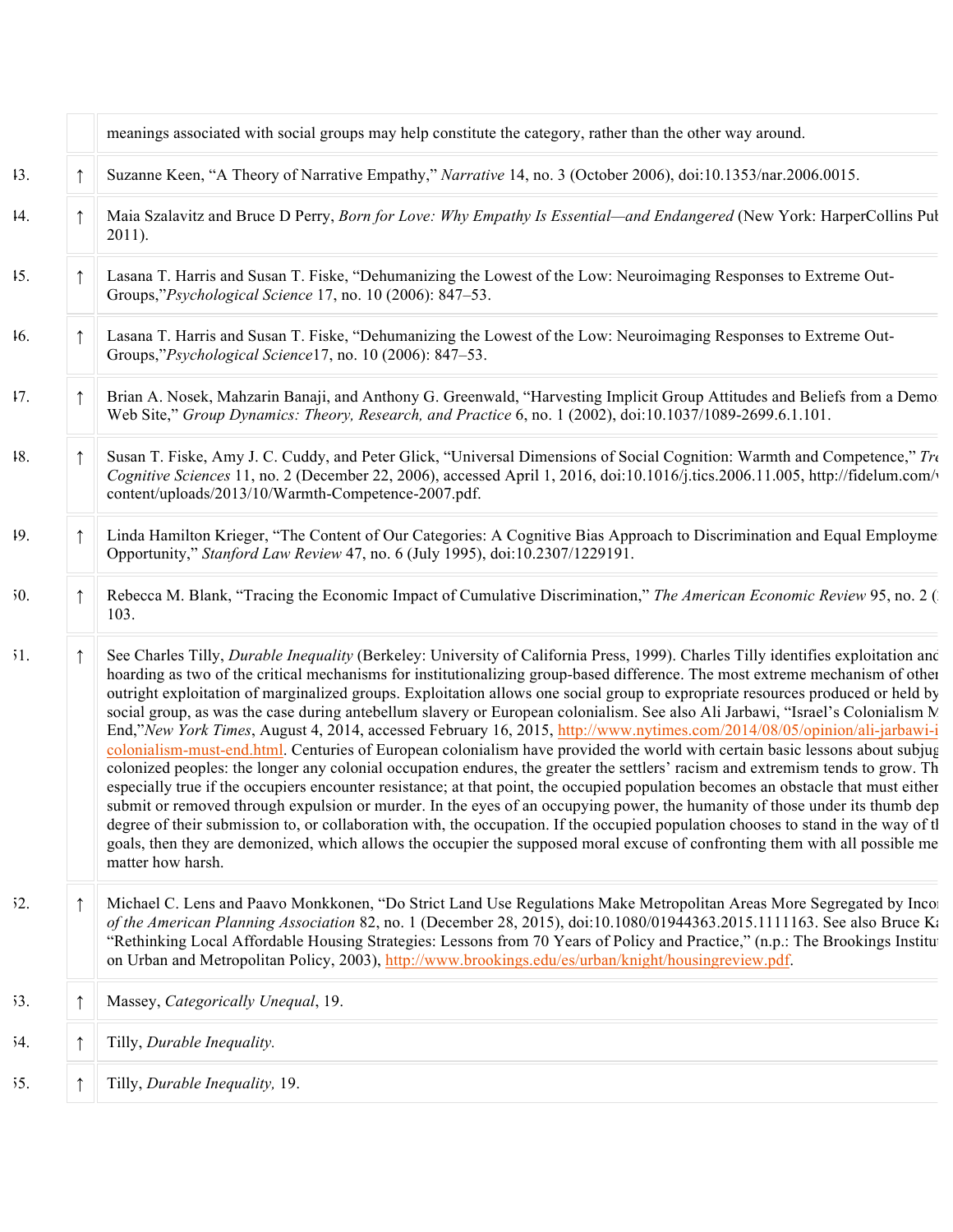| 56. |   | "United States v. Virginia, 518 U.S. 515 (1996)," Justia, October 1995, https://supreme.justia.com/cases/federal/us/518/515/ca:                                                                                                                                                                                                                                                                                                                                                                                                                                                                                                                                       |
|-----|---|-----------------------------------------------------------------------------------------------------------------------------------------------------------------------------------------------------------------------------------------------------------------------------------------------------------------------------------------------------------------------------------------------------------------------------------------------------------------------------------------------------------------------------------------------------------------------------------------------------------------------------------------------------------------------|
| 57. |   | William Darity, "Stratification Economics: The Role of Intergroup Inequality," Journal of Economics and Finance 29, no. 2 (2)                                                                                                                                                                                                                                                                                                                                                                                                                                                                                                                                         |
| 58. | ↑ | Niclas Berggren and Therese Nilsson, "Does Economic Freedom Foster Tolerance?" IFN Working Paper, no. 918 (2012): 177-<br>accessed February 16, 2015, http://www.econstor.eu/handle/10419/81340.                                                                                                                                                                                                                                                                                                                                                                                                                                                                      |
| 59. |   | Again, employment discrimination against gay and lesbian persons is legal in more than thirty states despite many leading com<br>different policies, such as Apple.                                                                                                                                                                                                                                                                                                                                                                                                                                                                                                   |
| 50. |   | See Carl Husemoller H. Nightingale, Segregation: A Global History of Divided Cities (United States: University of Chicago Pr<br>2012). Segregation traces back more than seventy centuries, as early as the Babylonian Ziggurat and ancient walled cities, mark<br>residential territories for "classes, clans, castes, crafts, nations, religions, civilizations, and even sexes" (19). Segregationist practices<br>in every part of the globe and in almost every human civilization since the first cities were erected, although the high-water mar<br>segregation was the twentieth century, as colonial capitals across the globe were deliberately segregated. |
| 51. |   | "Sex-Segregated Schools: Separate and Unequal," ACLU, December 6, 2012, accessed June 1, 2016, https://www.aclu.org/sex<br>schools-separate-and-unequal.                                                                                                                                                                                                                                                                                                                                                                                                                                                                                                              |
| 52. |   | "Integrating Women into Combat Reduces Effectiveness, Harms Unit Cohesion: Report," The Washington Times, March 19, 20<br>June 1, 2016, http://www.washingtontimes.com/news/2015/mar/19/problems-women-combat-cant-be-mitigated-report. See als<br>Walters, "'Flawed' Study Casts Doubts on Mixed-Gender Units in US Marine Corps," The Guardian, October 17,<br>2015, http://www.theguardian.com/us-news/2015/oct/17/marines-study-casts-doubts-mixed-gender-units.                                                                                                                                                                                                  |
| 53. |   | "Where the Foreign Fighters in Iraq and Syria Are Coming From," New York Times, February 2, 2015, accessed February 16,<br>2016, http://www.nytimes.com/interactive/2014/06/12/world/middleeast/the-iraq-isis-conflict-in-maps-photos-and-video.html. S<br>map.                                                                                                                                                                                                                                                                                                                                                                                                       |
| 54. |   | "Korematsu v. United States (1944)," PBS—The Supreme Court, 2007, accessed June 1, 2016,<br>http://www.pbs.org/wnet/supremecourt/personality/landmark korematsu.html.                                                                                                                                                                                                                                                                                                                                                                                                                                                                                                 |
| 55. |   | "A Century On: What Remains of Sykes-Picot," Al Jazeera Media Network, May 18, 2016, accessed June 1,<br>2016,http://www.aljazeera.com/news/2016/05/century-remains-sykes-picot-160516070206616.html.                                                                                                                                                                                                                                                                                                                                                                                                                                                                 |
| 56. |   | "Biden: Split Iraq into 3 Different Regions," Washington/Politics (USA TODAY), May 1, 2006, accessed on May 30,<br>2016, http://usatoday30.usatoday.com/news/washington/2006-05-01-biden-iraq x.htm.                                                                                                                                                                                                                                                                                                                                                                                                                                                                  |
| 57. |   | The social construction of group boundaries is also the social construction of the self. See Aydan Gülerce, "Selfing As, With, a<br>Othering: Dialogical (im)Possibilities with Dialogical Self Theory," Culture & Psychology 20, no. 2 (2014): 244-55. Gülerce d<br>othering as "an un/conscious and primarily projective disidentification with an attempt to organize all of the disowned, or non-s<br>experience, and history under an equally illusory unified or cohesive category" (245). Gülerce essentially argues that "othering"<br>"selfing" are flip sides of the same coin in Western thought and psychology.                                           |
| 58. |   | James Baldwin, "Here Be Dragons," in The Price of the Ticket: Collected Nonfiction, 1948-1985 (New York: St. Martin's Pres                                                                                                                                                                                                                                                                                                                                                                                                                                                                                                                                            |
| 59. | ↑ | Ethan Bronner, "A Damaging Distance," New York Times, July 12, 2014, accessed February 16,<br>2015, http://www.nytimes.com/2014/07/13/sunday-review/for-israelis-and-palestinians-separation-is-dehumanizing.html.                                                                                                                                                                                                                                                                                                                                                                                                                                                    |
| 70. |   | Alan Gomez, "Secessionist Movements Learn Lessons from Scotland Vote," (USA TODAY), September 20,                                                                                                                                                                                                                                                                                                                                                                                                                                                                                                                                                                     |
|     |   |                                                                                                                                                                                                                                                                                                                                                                                                                                                                                                                                                                                                                                                                       |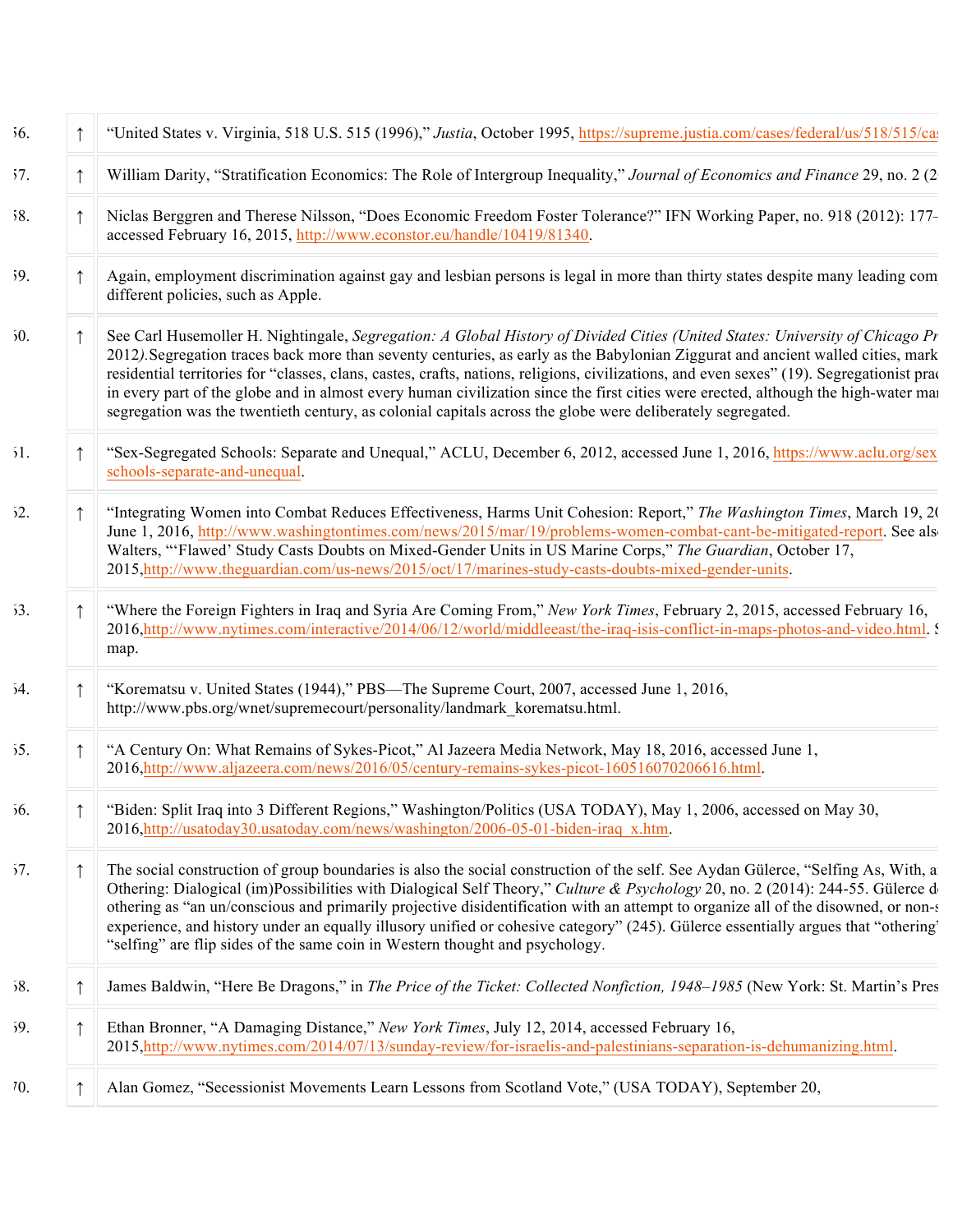|           |            | 2014.http://www.usatoday.com/story/news/world/2014/09/20/scotland-independence-global-secession-movements/15903793.                                                                                                                                                                                                                                    |
|-----------|------------|--------------------------------------------------------------------------------------------------------------------------------------------------------------------------------------------------------------------------------------------------------------------------------------------------------------------------------------------------------|
| 11.       |            | Thomas Erdbrink, "Rattled by Attacks, Many Belgians Still Want Nation Split in Two," Europe (New York Times), April 8,<br>2016, http://www.nytimes.com/2016/04/08/world/europe/rattled-by-outside-threats-many-belgians-still-want-nation-split-in-two                                                                                                 |
| 12, 73.   | $\uparrow$ | Simon Winder, "If Franz Ferdinand Had Lived," New York Times, June 27, 2014, accessed February 16,<br>2015, http://www.nytimes.com/2014/06/28/opinion/if-franz-ferdinand-had-lived.html                                                                                                                                                                |
| $^{14}$ . |            | Fortin, Jacey, "Power Struggles Stall South Sudan's Recovery from War,"New York Times, accessed on May 30,<br>2016,http://www.nytimes.com/2016/05/31/world/africa/south-sudan-struggles-to-collect-taxes-after-years-of-war.html.                                                                                                                      |
| 15.       |            | Some scholars refer to this as one of several "acculturation strategies," including integration. See Gülerce, "Selfing As, With, a<br>Othering."                                                                                                                                                                                                       |
| 16.       |            | David R. Roediger, Working Toward Whiteness: How America's Immigrants Became White: The Strange Journey of Ellis Islan<br>Suburbs, (New York: Basic Books, 2006).                                                                                                                                                                                      |
| 17.       |            | See Michael Walzer, Spheres of Justice: A Defense of Pluralism and Equality (New York: Basic Books, 1983), p. 31. See also J<br>Powell, Symposium, "The Needs of Members in a Legitimate Democratic State," 44 Santa Clara L. Rev. 969 (2004), accessed<br>2016, http://digitalcommons.law.scu.edu/cgi/viewcontent.cgi?article=1218&context=lawreview. |
| 78.       |            | Tom Rudd, "Marc Anthony and the Circles of Cognitive Caring," Kirwan Institute for the Study of Race and Ethnicity, August<br>accessed February 16, 2015, http://kirwaninstitute.osu.edu/marc-anthony-and-the-circles-of-cognitive-caring.                                                                                                             |
| 79.       |            | Paul Tough, "Who Gets to Graduate?" New York Times, October 27, 2014, http://www.nytimes.com/2014/05/18/magazine/who<br>graduate.html? $r=0$ .                                                                                                                                                                                                         |
| 30, 81.   |            | Title 42 of the US Code, chapter 126 § 12101 et seq., accessed on May 30,<br>2016, https://en.wikipedia.org/wiki/Title 42 of the United States Code. Public Accommodations and Commercial Facilities (<br>see 42 US Code §§ 12181-12189, accessed on May 30, 2016, http://www.ada.gov/ada title III.htm.                                               |
| 32.       |            | Iris Young, "Five Faces of Oppression," in Oppression, Privilege, and Resistance: Theoretical Perspectives on Racism, Sexism<br>Heterosexism, ed. Lisa M. Heldke and Peg O'Connor (Boston: McGraw-Hill, 2004), 37–63.                                                                                                                                  |
| 33.       |            | Lynn Vavreck, "How Same-Sex Marriage Effort Found a Way Around Polarization," New York Times, December 18, 2014, aco<br>February 16, 2015, http://www.nytimes.com/2014/12/19/upshot/how-same-sex-marriage-effort-found-a-way-around-polarization                                                                                                       |
| 34.       |            | Gülerce, "Selfing As, With, and Without Othering," 250.                                                                                                                                                                                                                                                                                                |
| 35.       |            | For an example, see Julie Scelfo, "A University Recognizes a Third Gender: Neutral," New York Times, February 7, 2015, acce<br>February 16, 2015, http://www.nytimes.com/2015/02/08/education/edlife/a-university-recognizes-a-third-gender-neutral.html.                                                                                              |
| 36.       | ↑          | Lani Guinier and Gerald Torres, The Miner's Canary: Enlisting Race, Resisting Power, Transforming Democracy (United State<br>University Press, 2002).                                                                                                                                                                                                  |
| 37.       |            | Shankar Vedantam, "Study: Stereotypes Drive Perceptions of Race," NPR, February 11, 2014, accessed February 16,<br>2015, http://www.npr.org/blogs/codeswitch/2014/02/11/275087586/study-stereotypes-drive-perceptions-of-race.                                                                                                                         |
| 38.       |            | Samuel P. Huntington, Who Are We? The Challenges to America's National Identity (New York: Simon & Schuster, 2004). Se                                                                                                                                                                                                                                 |
|           |            |                                                                                                                                                                                                                                                                                                                                                        |